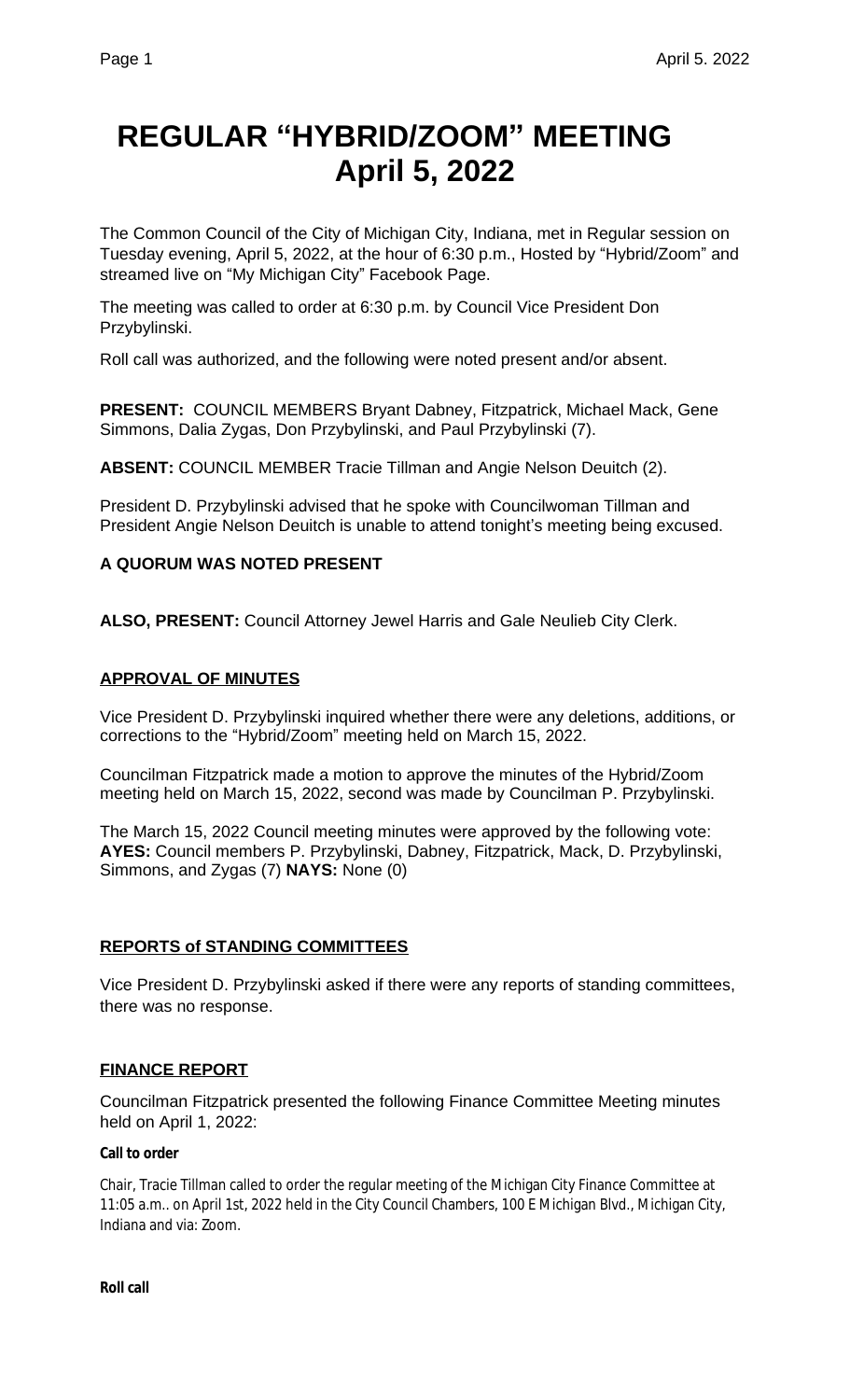Tracie Tillman, Chair conducted a roll call. The following persons were present:

Tracie Tillman, Council - present

Paul Przybylinski, Council – joined meeting late arrival

Sean Fitzpatrick, Council – absent

also in present Controller Hoffmaster

#### **Approval of minutes from last meeting**

Regular Meeting Held 03/15/2022

Motion to approve: All in favor 2 Yea's 0 Nays.

#### **Open issues**

Review claims in Fund No. 2031 Boyd Development \$0.00

Review claims in Fund No. 2042 – Riverboat \$44,996.50

Riverboat EFT \$300,000.00

Riverboat Purchase Order Docket \$902,999.98

Motion to approve claims in Fund No. 2042 – Riverboat \$44,996.50 made by P. Przybylinski and second by Tillman. Motion Carries.

Motion to approve Riverboat EFT \$300,000.00; made by P. Przybylinski and second by Tillman. Motion Carries.

#### **Minutes:**

P. Przybylinski asked the question, why do the funds have to out of the Riverboat Fund? Controller Hoffmaster replied, this is where the Council approved the funds to come from. P. Przybylinski think their needs to be more concern about taking money out of the riverboat fund and believes that the Boyd development funds was not established for this. Controller Hoffmaster, replies these funds are not coming out of the Boyd Fund but from the Riverboat. P. Przybylinski thinks it should be coming out of the General Fund and maybe it should be coming out from the LOIT tax since that can be spent on just about anything that the City needs.

P. Przybylinski made a motion to pay off the Purchase Order sheet the following;

Fund 2042 – Department 108 Central Service \$30,261.13

Dept. 116 Central Service \$25,000.00

Dept. 116 Central Service \$29,288.00

Dept. 116 Central Service \$28,500.00

Dept. 506 Park Senior Center \$ 175,000.00

Dept. 511 Golf South Course \$40,000.00;

and table remaining purchase order from Department 202; to wait to see where the LIT Tax goes at the county level. No receipt or estimates coming forward on how many cars to be bought, lease agreements, how will these vehicles will be equipped. At this time the purchase order should not be approved in whole until this information has been provided to the council; for the following;

Department 202 Police Department \$415,723.12.

Department 202 Police Department \$\$159,227.73.

Second by Tillman. Motion Carries.

Tillman asked Controller Hoffmaster if these items on the Purchase Order been order yet or not? Controller Hoffmaster replied, this is a Purchase Order. Tillman, said she understood what a Purchase Order is but wanted clarification that this Purchase Order has not been submitted yet? These purchase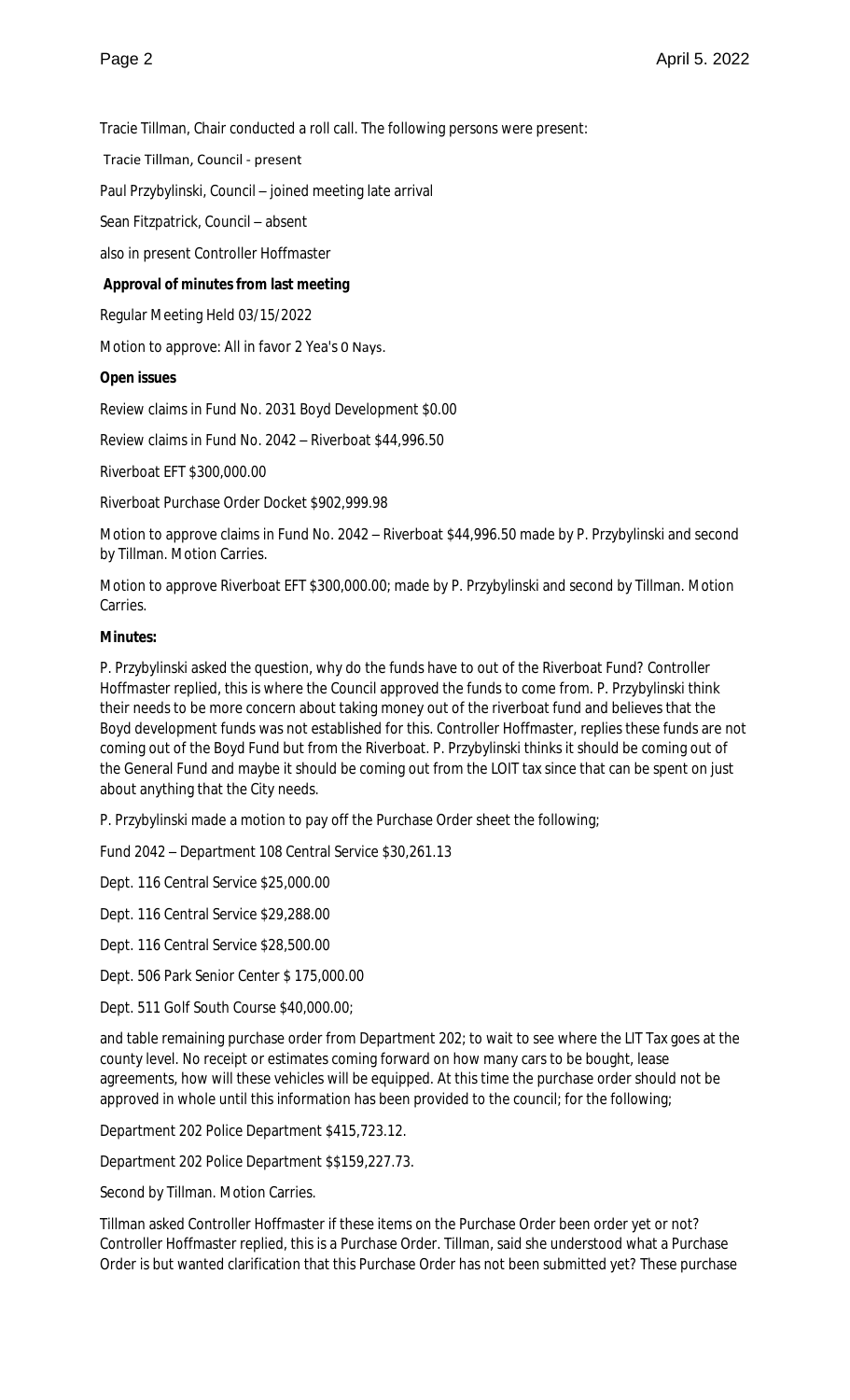order has not been ordered and that the finance committee is not waiting on any invoices to come in yet. Controller Hoffmaster said no, they have not been ordered yet.

Discussed the Workshop that was held on March 20, 2022,held by Mayor Parry regarding Amending the Ordnance 4598 "2022 Salary Ordinance To Increase the Annual Salary for certain Salary Positions Within The City of Michigan City and to create a position for Grant Writing.

P. Przybylinski asked Controller Hoffmaster if she knew the amount of money that the Chief and the Assistant Chief received for their yearly compensation last year, through all their benefits packages, and what they are eligible to get in excess in the neighborhood of \$90,000.00. Paul asked Controller Hoffmaster if she knew this off hand? her response was no she did not. P. Przybylinski asked the Controller Hoffmaster to please provide him with this information? Because this is their base salary its not all inclusive of what they are entitled to correct? Controller Hoffmaster said that is correct it's the same as the Police Chief and Deputy Police Chief; they are entitled to the benefits in the contract. Controller Hoffmaster said she will send out the 100 R report to the council that will list everyone's compensation from last year. Przybylinski point being that the base salary is not their only salary.

P. Przybylinski made a statement and to be put into the record and to the public that when we set these and when we passed the Budget last year. That we at a council meeting were instructed to do what we thought we should, and we did just that and the council voted on the budget and it wasn't voted down the amendments was voted up and I am sticking by the budget that was passed by the majority of the council and I When we passed the budge last year at our council meeting and did what we thought what Andi don't think we're going to be talking about the budge again hopefully sooner than later that were not put in a time frame.

## **Comments by the public n/a**

## **Comments by the Committee n/a**

**Meeting Adjourned** at 11:26 a.m. Motion by Paul Przybylinski, second by Tillman. Motion Carries

## **CLAIMS DOCKET**

Vice President D. Przybylinski read the following Riverboat/Boyd "Purchase Order" docket for April 5, 2022 that needs to be approved.

## **April 5, 2022**

### **Riverboat/Boyd Development – Purchase Orders Riverboat - \$902.999.98 Boyd – none**

Vice President D. Przybylinski asked if there were any questions or comments from the Council.

Councilman P. Przybylinski stated for the record that he believes that we should not be paying for the MCPD purchase order in the amount of \$415,723.12 for new vehicles because the requisition does not specify what kind of vehicles or how many they were going to order and that there was no one representing the police department at the budget hearing and there is no one present this evening to answer any questions.

Councilman P. Przybylinski made a motion to not approve the purchase order for the Police Department fund 202445.020 and fund 202445.050 in the amount of \$574,950.85 until we have a workshop to receive more information about the vehicles they are wanting to order and the SWAT equipment, second by Councilman Fitzpatrick.

Councilwoman Zygas asked if we should have an amount in this motion.

Councilman P. Przybylinski repeated the amount that was in the motion in the amount of \$574,950.85; stating that he thought the police department would be present this evening for any questions the council might have, even about the SWAT equipment they have a purchase order for.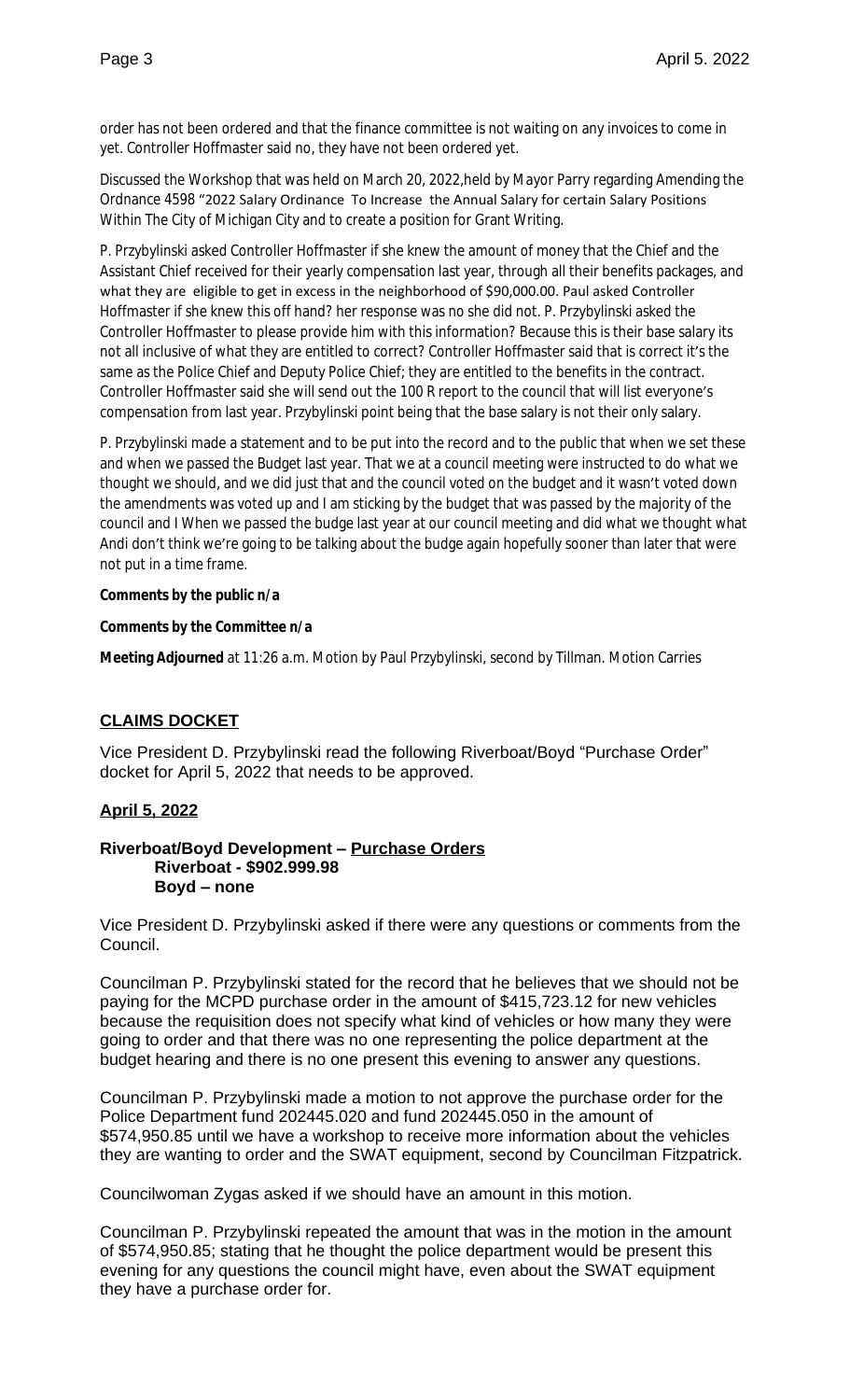Attorney Harris repeated the motion that this is to not approve the police departments purchase orders in the amount of \$574,950.85 from this docket.

Vice President D. Przybylinski asked Councilman Fitzpatrick to relinquish his chair, stating the Council past the 2022 budget this last fall and with the LIT tax being voted on at the end of April by the County Commission and if it is approved, his understanding is that the City will receive approximately \$3,000,000 next year from the LIT tax; questioning if we should wait until then to move forward on the purchase of these vehicles instead of taking it out of the Riverboat funds and that he isn't saying he isn't going to approve this but thought this should be discussed; and that he wished that there was someone from the police department here this evening or had attended the finance committee held last week to explain.

Councilman Dabney stated that these purchase orders were approved in last year's budget; the SWAT team equipment and police vehicles were in the proposed budget done in September, advising the reason the Finance Committee didn't see them is that they didn't meet with every single department like what has always been done in the past; but now we're going to hold these purchase orders for another eight month and once again put this on hold for the police department; stating several concerns he has about this Council holding up the vehicles and equipment; that this department need just because the monies are being taken out of the Riverboat funds.

Councilman P. Przybylinski stated that we are talking about the budget and the LIT tax with this tax possibly passing; he understands what Councilman Dabney is talking about; but there still wasn't anyone present to ask questions at our Finance committee meeting last Friday or this evening to talk about this issue; even though it was proposed in the budget; stating that this would be a bad move to take this money out of the Riverboat fund at this time.

Councilman Dabney stated that we have about 6.1 million dollars in the Riverboat Fund as of today.

Attorney Harris advised that a vote must be taken on this motion before moving on.

Vice President D. Przybylinski stated there is also a purchase order for Central Maintenance for equipment in the amount of \$82,788.00 and a purchase order for the Park Department in the amount of \$175,000.00 for the Senior Center advising that Park Superintendent Ed Shinn is present along with Tara Miller, Senior Center Director to answer any questions the Council might have.

Ed Shinn Park Superintendent and Tara Miller Senior Center explained in detail why the floor needed to be replaced presenting several pictures showing the poor condition the floor is in; advising that they received a quote in 2015 in the amount then was \$115,000 and that didn't include moving and storing everything in the senior center (tables, chairs, etc.)

Councilman Fitzpatrick asked if they had any idea of what the projected estimated cost might be now and if they could contact the person that gave them the quote in 2015 to see what an estimated cost might be now; Ed Shinn stated that in order to get quotes for this project we need to get specs done to know what is actually needing to be replaced; advising that he has an appointment with Jerry Hem Dedorchick and Associates who is an architect firm tomorrow and he will be doing the specifications and an estimated cost for this project.

Councilwoman Zygas commented on the way this procedure has always been done and questioning why it is being changed now; that the amount of these purchase orders were approved in the 2022 budget to come out the Riverboat fund and now they have come to the Council personally and request these monies again; stating she doesn't understand.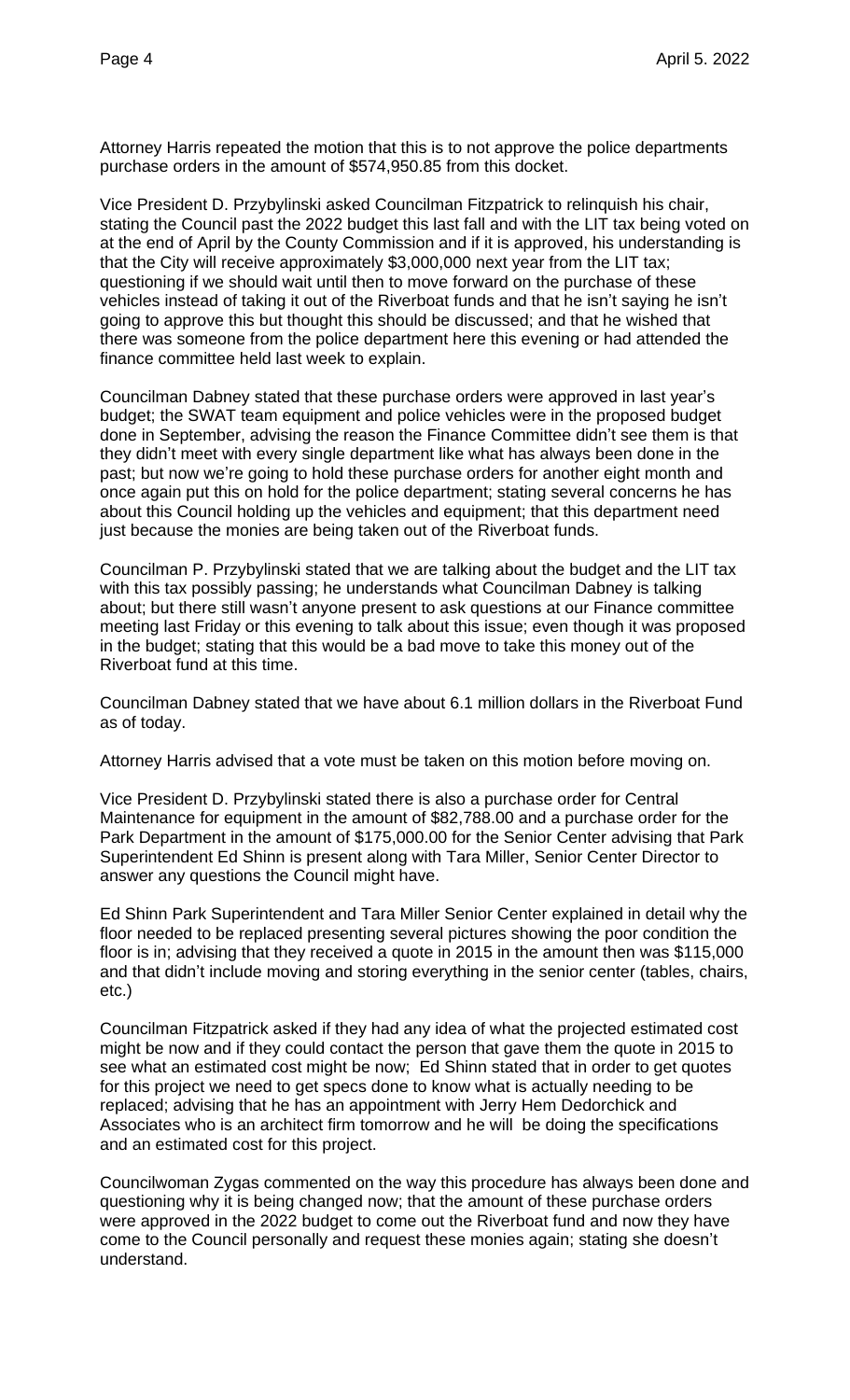Councilman Fitzpatrick stated that we adopted an ordinance where all purchase orders have to be approved before they can move forward by the Council last year; so this is the correct procedure.

Councilman P. Przybylinski wanted to remind the Council that he has an ending balance in the general fund for 2021 was \$3,500,000; there was \$1,800,000 in the CEDIT fund; \$1,391,000 in the Park and Recreation fund and \$4,500,000 in the Riverboat gaming fund; advising there are monies in other funds that can be used instead of always going back to the Riverboat fund; stating that if a department has a purchase order coming to the council they should be here to answer any questions the council might have.

Councilman Mack questioned that we are voting on holding off a purchase order that we already approved, in hopes that the LIT tax will be adopted and in hopes that we will be able to fund an already approved item by this Council mechanism of funding.

Councilman Fitzpatrick advised that Council P. Przybylinski alluded that these were possibilities for funding of these different purchase orders in front of us this evening and the fund we're talking about right now is not that we're not paying it or not supporting it; but that we would like more information about this purchase order.

Controller Hoffmaster agreed with Councilman Fitzpatrick that what we've already approved in the budget doesn't go away, that if we decide not to pay or not allow something to through right now, and we get an explanation before the next meeting it can be approved at our next Council meeting.

Vice President D. Przybylinski asked if there were any other comments; stating that the way he sees this, is in order to approve these purchase orders we will minus the police departments purchase order in the amount of \$574,950.85 making to final total \$428,049.13.

Attorney explained the motion that was on the floor with Vice President D. Przybylinski repeating the motion and will be approving the balance left of \$328,049.13.

Vice President D. Przybylinski asked if there were any other comments or questions from the Council.

Councilman Simmons asked if is approved then the police department is going to have to wait to order their vehicles and if so, how long will they have to wait; that he is under the impression this purchase order has been approved during the 2022 budget and Controller Hoffmaster advised us that there is \$6,100,000 in the Riverboat fund and won't approve the police department to have to wait when this has already been approved.

Councilman P. Przybylinski stated that he knows there is a rule to see an amendment has to be in writing; making a motion to remove his motion to remove the purchase order for the police departments vehicles and SWAT equipment; with Councilman Fitzpatrick removing his second motion.

Councilman P. Przybylinski asked to have a five-minute recess, with Vice President D. Przybylinski stating there will be a five-minute recess.

Vice President D. Przybylinski called the meeting back to order at 6:54 p.m.

Councilman P. Przybylinski stated that he presented an amendment to each Council member and would like to make a motion to adopt the following proposed amendment.

I would like to make an amendment to the April 5<sup>th</sup> proposed purchase orders that if the LIT tax is approved that the monies for the purchase of the MCPD Department vehicles will be reimbursed to the Riverboat fund.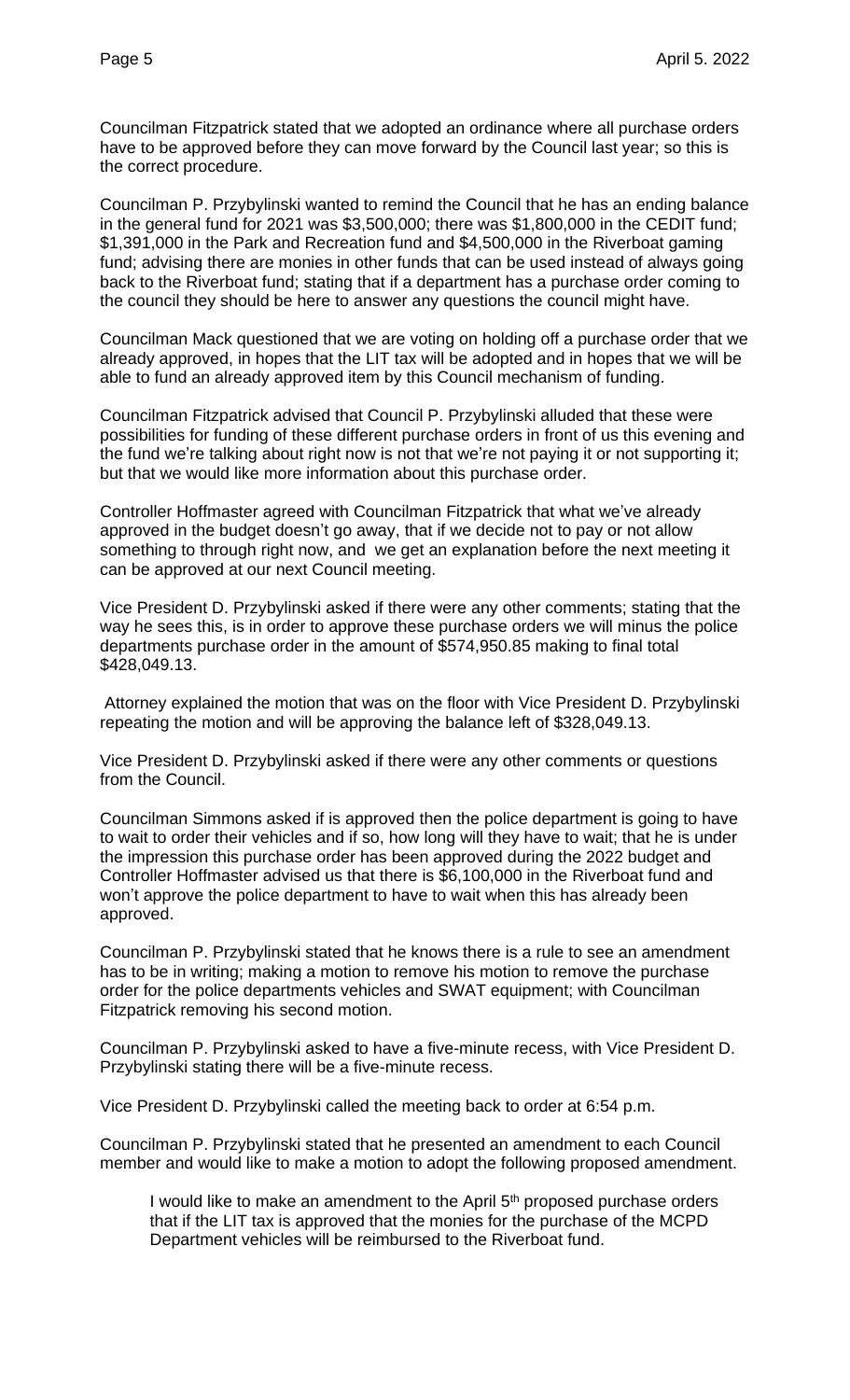Councilman Fitzpatrick second the motion to adopt Councilman P. Przybylinski 's amendment.

Vice President D. Przybylinski asked if the Council had any questions or comments.

Councilman Mack reiterated his question regarding the LIT tax with that being said is this the process you are proposing to hold this P.O. over that has already been approved in lieu of waiting for the LIT tax to be adopted and go in affect in 2023; stating that he was confused from the answer he got before and the conversation at this time and now an amendment is 100% predicated on the Council passing the LIT tax.

Vice President D. Przybylinski stated that it was a suggestion to wait and see if the LIT tax was adopted; just a suggestion in hopes to maybe use the LIT monies instead of monies from the Riverboat fund.

Vice President D. Przybylinski asked if the Council had anything more to add.

Vice President D. Przybylinski asked if there were any comments or questions from the public.

Belinda Lee, 606 Gladys Street, addressed the Council commenting on all the discussions that had taken place; stating that her understanding of all it was that the budget was already preset for the MCPD vehicles to be purchased when the 2022 budget was approved, then there was a finance committee meeting where it was discussed and there was no representation from the police department, but an itemized list could been received from the Controller's office before this was presented; but no itemized list was requested from the Park Department for the purchase order to repair the Senior Center floor; asking several questions about the process/procedures they are following to approve any purchase order.

Councilman P. Przybylinski stated that his motion was not to not to fund the purchase order but to approve this purchase order at the next meeting to receive more information on the vehicles the MCPD wanted to lease or purchase.

Discussion ensued between Ms. Lee and Councilman P. Przybylinski regarding no representation being present from the police department, LIT tax, SWAT equipment and vehicles for the police department where the funding should be taken from for the MCPD.

Mayor Parry called a "Point of Order" stating that he was on the Council with President D. Przybylinski for four (4) years and that the procedure was always that comments from the public were not responded to; that public comment is not a to go back and forth between a member of the council and a member of the public or vice versa; stating that he feels this was inappropriate.

Vice President D. Przybylinski stated "Mr. Mayor that's not true it's whatever the President of the Council sitting in the seat has the right to decide; advising if they want to have: stating give or take a council member can respond back or discuss a point that a citizen made if wish to under myself sitting here, and when he was the Council President for two (2) years, it was fine and it was appropriate; stating that we were not out of order and I appreciate your comment.

Brent Antisdel,, 301 Fryer Road, addressed the Council about the LIT tax that was discussed and adopted at the last meeting; that all that these monies would be used for would be salaries and training to improve retention when it came to our social services; stating that at no time did this Council talk about the LIT tax purchasing equipment or vehicles, stating several concerns if this tax is approved and what the funds are going to be used for.

Vice President D. Przybylinski asked if there were any other comments from the public.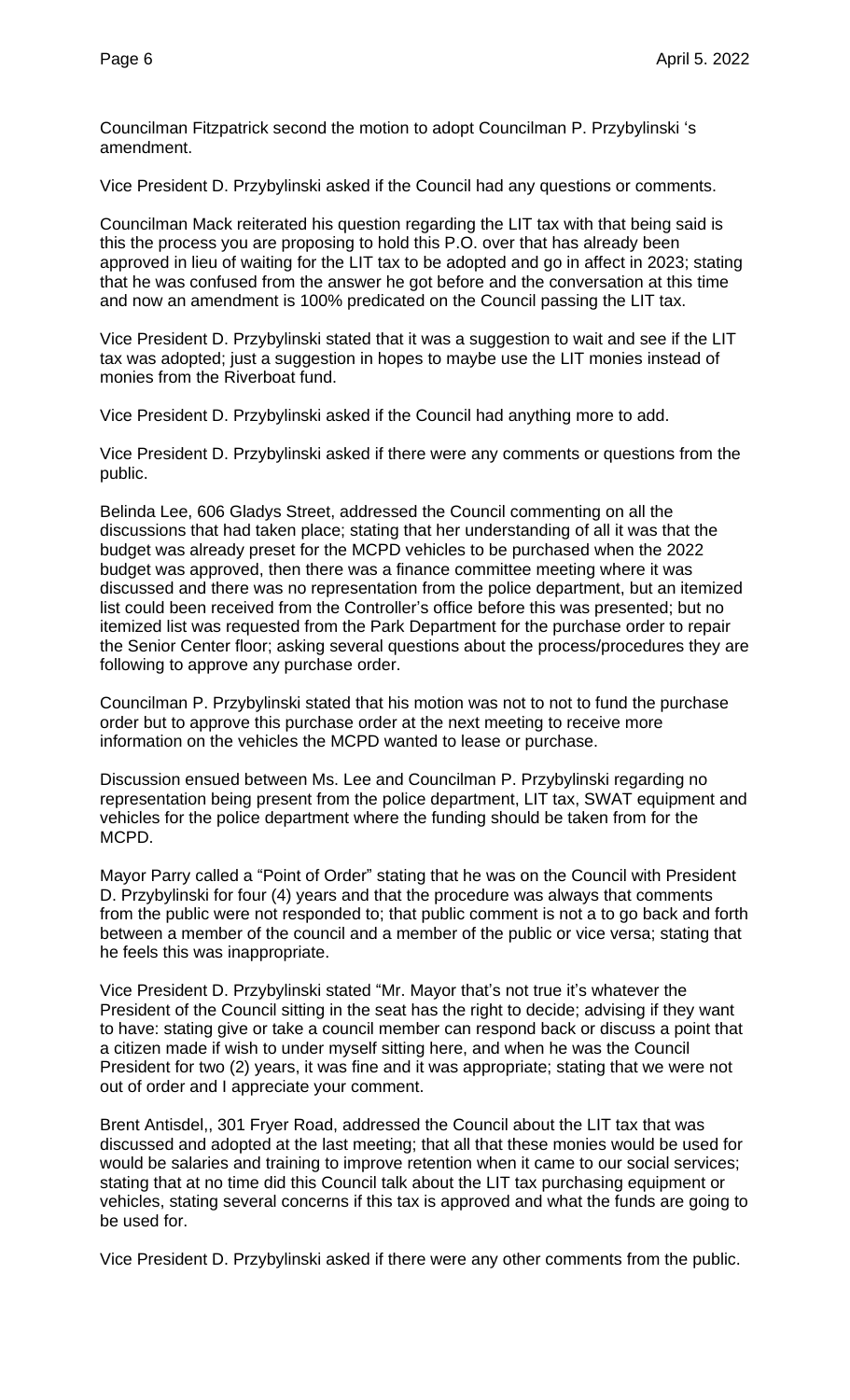Mayor Parry commented on Councilman P. Przybylinski statement about "MCPD Chief Campbell not being here tonight was arrogant"; advising the Chief has stood before this council multiple times explaining his needs in detail; commenting on the procedures being taken place stating that we are well over due on purchasing these vehicles and equipment and by using the ARPA monies or Riverboat monies is legal; but to talk about waiting until the LIT tax is approved is totally wrong to wait on these key purchase we want to make.

President D. Przybylinski stated that we're not going back and forth here this evening; we need to get down to business; advising we are voting on the following amendment Councilman P. Przybylinski proposed:

I would like to make an amendment to the April 5<sup>th</sup> proposed purchase orders that if the LIT tax is approved that the monies for the purchase of the MCPD Department vehicles will be reimbursed to the Riverboat fund.

President D. Przybylinski clarified that we're going to vote on the proposed purchase order docket in the total amount of \$902,999.98 and if the LIT tax is adopted the City will go ahead and put the money back for the MCPD vehicles back into the Riverboat fund.

There was a motion by Councilman P. Przybylinski, second by Councilman Fitzpatrick.

Yvonne Hoffmaster City Controller stated that she wasn't sure if the LIT tax is adopted if the City will be able to reimburse these monies from this fund back to Riverboat fund; advising that she wanted the Council to be aware of what may occur.

Councilman P. Przybylinski questioned under Controller rendering of her opinion; asking if she has seen any of the State code governing this proposed LIT tax; with Controller Hoffmaster stating that she does not know that for a fact.

President D. Przybylinski asked if there were any other comments from the Council; there was no response with the amendment being adopted by the following vote: **AYES:** Council members Fitzpatrick, D. Przybylinski, Simmons, and P. Przybylinski (4) **NAYS:** Council members Dabney, Mack, and Zygas (3)

Vice President D. Przybylinski advised the amendment passes and the docket passes as presented to the City Council.

Vice President D. Przybylinski asked if everyone had a chance to review the April 5, 2022 Riverboat/Boyd Claim Docket; with a motion made to approve the April 5, 2022 claims by Councilman Fitzpatrick, second by Councilman P. Przybylinski:

## **April 5, 2022, Riverboat/Boyd Claim Docket**

| Fund #2042 – Riverboat – Claims | - \$ | 44,996.50  |
|---------------------------------|------|------------|
| FFT                             | S    | 300,000.00 |
| Fund $\#2031 - Boyd - Claims$ - | S    | 00.00      |
| <b>TOTAL CLAIMS</b>             | S    | 344,996.50 |

President D. Przybylinski asked if the Council had any questions regarding the claims docket; there was no response and the claims were adopted by the following vote: **AYES:** Council members Mack, Fitzpatrick, D. Przybylinski, Simmons, Zyas, P. Przybylinski, and Dabney (7) **NAYS:** None (0)

## **REPORTS OF SPECIAL or SELECT COMMITTEES**

Vice President D. Przybylinski asked if there were any reports of Special or Select Committees, there was no response.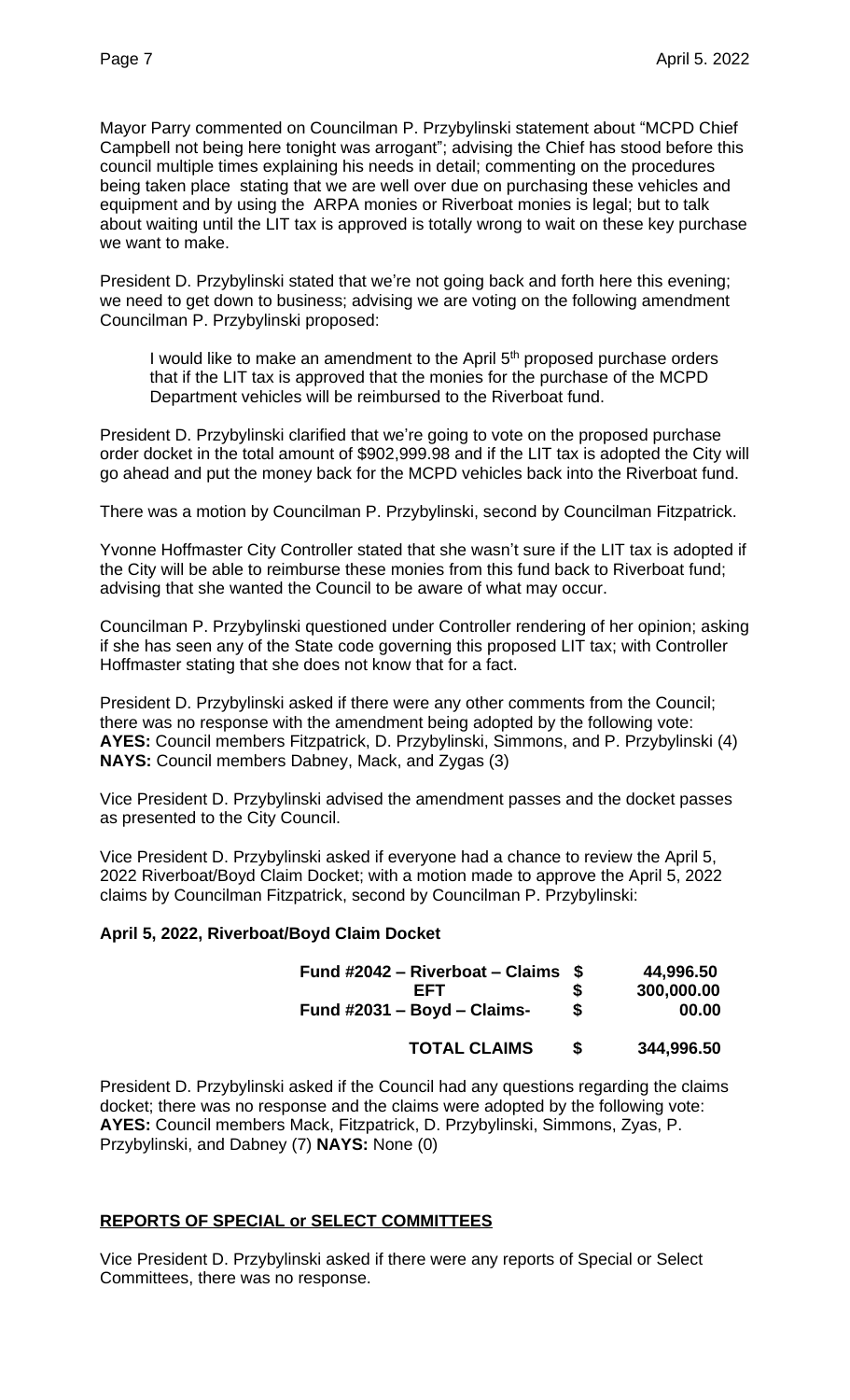## **REPORTS of OTHER CITY OFFICERS AND DEPARTMENTS**

Vice President D. Przybylinski asked if there were any reports of Special or Select Committees.

Nancy Moldenhauer Chair of the Sustainability Commission and Andie Jahnz-Davis Vice Chair of the Sustainability did a presentation about what their commission project teams are working on; Solar Panel Installations, Electric Vehicle chargers, Waste Reduction "Garbology", Bicycling Culture along with them announcing their award they received from "Solosmart Silver".

Vice President D. Przybylinski asked if there were any other questions or comments.

Discussion ensued between Nancy Moldenhauer and Councilman P. Przybylinski regarding the installation of the electric vehicle chargers and where they will be installed at in our community and the possibility of the federal government giving out grants in the next few years.

Councilman Simmons thanked Nancy and the Sustainability Commission for all their hard work.

President D. Przybylinski also thanked Nancy and her Commission team for doing such a great job for our community.

Vice President D. Przybylinski asked if there were any further comments or questions, there was no response.

## **PETITIONS**

Vice President asked Clerk Neulieb if there were any petitions this evening.

Clerk Neulieb stated that the Clerk's office didn't receive any petitions.

## **COMMUNICATIONS**

Vice President D. Przybylinski asked if there was any correspondence received in the Clerk's Office

The Clerk advised that an invoice was received in the Clerk's Office from Mayor Parry with the description of work completed regarding the additional project/cost from Reith-Riley Construction Company, Inc. in the amount of \$34,162.50.

Vice President D. Przybylinski stated that he believed this was for the project that was done by the City in front of the new F.O.P. facility.

## **RESOLUTIONS**

The clerk read the following resolution by title only.

## **MICHIGAN CITY COMMON COUNCIL**

## **RESOLUTION 4839**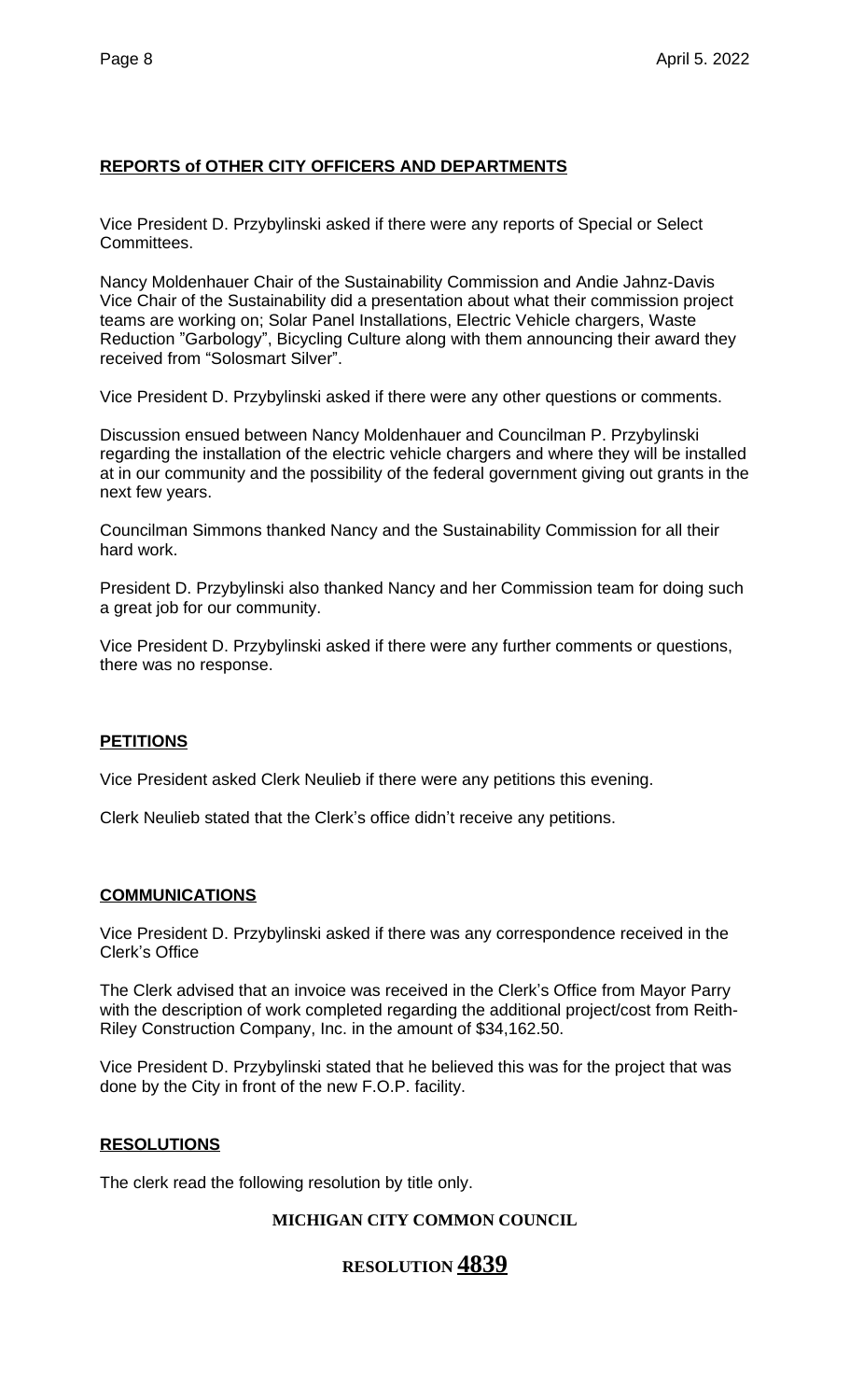## **APPROVING AND AUTHORIZING THE 2022-2024 UNION CONTRACT BETWEEN THE MICHIGAN CITY FRATERNAL ORDER OF POLICE DUNES LODGE #75 AND THE CITY OF MICHIGAN CITY, INDIANA**

**WHEREAS**, there is a labor agreement currently in effect between the Michigan City Fraternal Order of Police Dunes Lodge #75 and the City of Michigan City; and

**WHEREAS**, pursuant to I.C. 36-8-3-3, the Common Council is vested with the authority of establishing the compensation for members in the Michigan City Police Department; and

**WHEREAS**, there have been successful negotiations between the Labor Relations Committee of the Common Council, the Board of Public Works & Safety, and the Michigan City Fraternal Order of Police Dunes Lodge #75 to formulate certain changes and modifications in wages and language to the labor relations contract all of which have been incorporated into the contract which is attached hereto as "Exhibit A;" and

**WHEREAS**, the Labor Relations Committee recommends that the Common Council approve and authorize the 2022-2024 contract attached hereto as "Exhibit A."

**NOW, THEREFORE, BE IT RESOLVED** by the Common Council of the City of Michigan City, La Porte County, Indiana as follows:

(1.) The aforementioned "whereas" paragraphs are hereby incorporated as though fully set forth in these resolving clauses.

(2.) The Common Council hereby approves the financial terms of the 2022-2024 Union Contract between the Michigan City Fraternal Order of Police Dunes Lodge #75 and the City of Michigan City, Indiana, which is attached hereto as "Exhibit A."

This Resolution shall be in full force and effect after passage by the Michigan City Common Council and approval by the Mayor.

> **INTRODUCED BY: /s/**Don Przybylinski, Member Michigan City Common Council

> > /s/ Paul Przybylinski, Member Michigan City Common Council

> > /s/ Bryant Dabney, Member Michigan City Common Council

Vice President D. Przybylinski asked if there were any comments from the sponsors, there was no response.

Councilman P. Przybylinski informed the Council that a vote was taken by F.O.P Lodge #75 to approve this contract with a vote of 69 to 4; that he believes that he and the Labor negotiating committee team did a lot of hard work, a lot of analysis and lot of research from different surrounding community regarding other police contracts; thanking everyone for getting this contract adopted; that he feels the police department can move forward with what has been proposed and that it is a competitive contract to bring new officers to our city in the near future.

Councilman P. Przybylinski made a motion to adopt the proposed resolution.

Vice President D. Przybylinski stated being the chair of the Labor Relations Committee thanked the team for all their hard work and dedication bringing this contract to our F.O.P Dunes Lodge #75 with a vote of 69-4 and that the labor relations team got our police department an excellent contract and that with the LIT tax being proposed we will keep the officers we have and bring new officer to our department.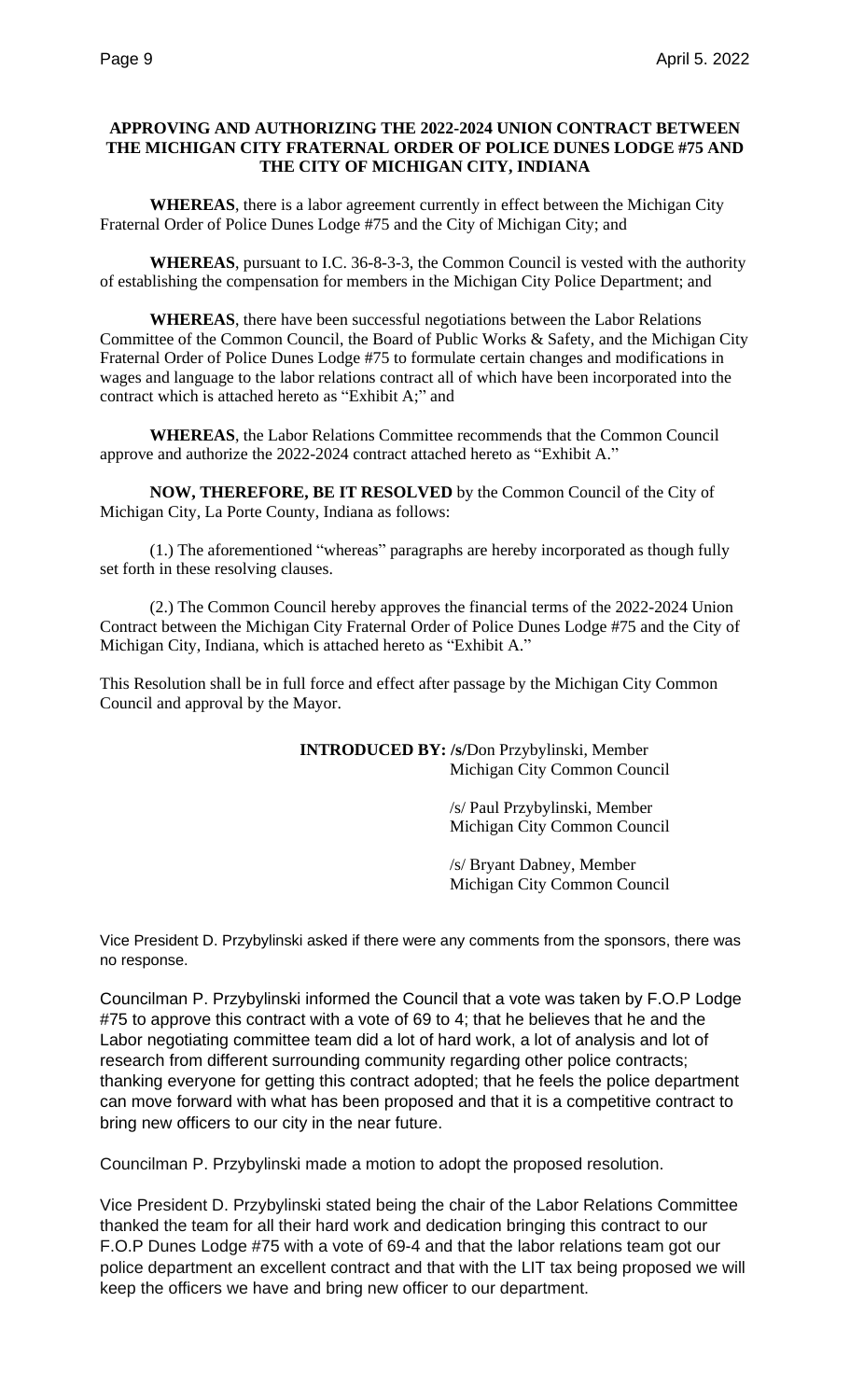Vice President D. Przybylinski asked if there were any comments from the public, there was no response.

Vice President D. Przybylinski asked if there were any comments from the Council, there was no response.

Vice President D. Przybylinski stated there was a motion made by Councilman P. Przybylinski to adopt the proposed resolution and was seconded by Councilman Dabney.

The resolution was adopted by the following vote: **AYES:** Council members D. Przybylinski, Simmons, Zygas, P. Przybylinski, Dabney, Fitzpatrick and Mack (7) **NAYS:** None (0)

The Clerk read the following proposed resolution by title only.

## **MICHIGAN CITY COMMON COUNCIL**

## **RESOLUTION NO. 4840**

## **A RESOLUTION SUPPORTING AND ENDORSING A LETTER OF INTENT TO ENTER AN AGREEMENT FOR PAYMENT IN LIEU OF TAXES WITH GARDEN ESTATES IN TC LLC**

**WHEREAS,** the Michigan City Common Council continually seeks to promote widespread development of local affordable housing options within the City of Michigan City; and

**WHEREAS**, the revitalization, renovation and expansion of affordable housing options for residents of the City of Michigan City is a key factor in improving their quality of life; and

**WHEREAS,** Larc Community Development Group, a Michigan corporation, has expressed its intention to engage in a development initiative which will ultimately result in the rehabilitation and preservation of a 174-unit Project-Based Section 8 affordable housing community, located at 909 Pinetree Court in Michigan City and known as Garden Estates West (hereinafter, the "Property,"); and

**WHEREAS,** said development initiative will result in an investment of approximately five million dollars (\$5,000,000.00) by Garden Estates IN TC LLC, which is the Proposed Owner of the Property, and will be funded, at least in part, through a tax-credit based investment; and

**WHEREAS,** in furtherance of its ability to obtain funding for this investment, Larc Community Development Group has expressed, through the Letter of Intent attached hereto as Exhibit "A," its desire for Garden Estates IN TC LLC to enter into an agreement concerning a Payment in Lieu of Taxes (hereinafter, "PILOT Agreement") with the City, relating to the current and future assessment and tax liability of the Property; and

**WHEREAS,** the PILOT Agreement contemplated herein is appropriate and permissible pursuant to Indiana statute (namely, Ind. Code  $\S$  36-1-8-14.3), as the Property, in accordance with its current and intended use, will be eligible for a real estate tax exemption pursuant to Ind. Code § 6-1.1-10-16.7 in conjunction with the execution of the PILOT Agreement; and

**WHEREAS,** the PILOT Agreement has not yet been finalized, but the terms which have been publicly formalized in the Letter of Intent call for payments to the City in the amount of eighty thousand dollars (\$80,000.00), occurring annually over a period estimated at 42 years (equivalent to the term of the first mortgage for primary financing of the Property, plus an additional construction period of 24 months); and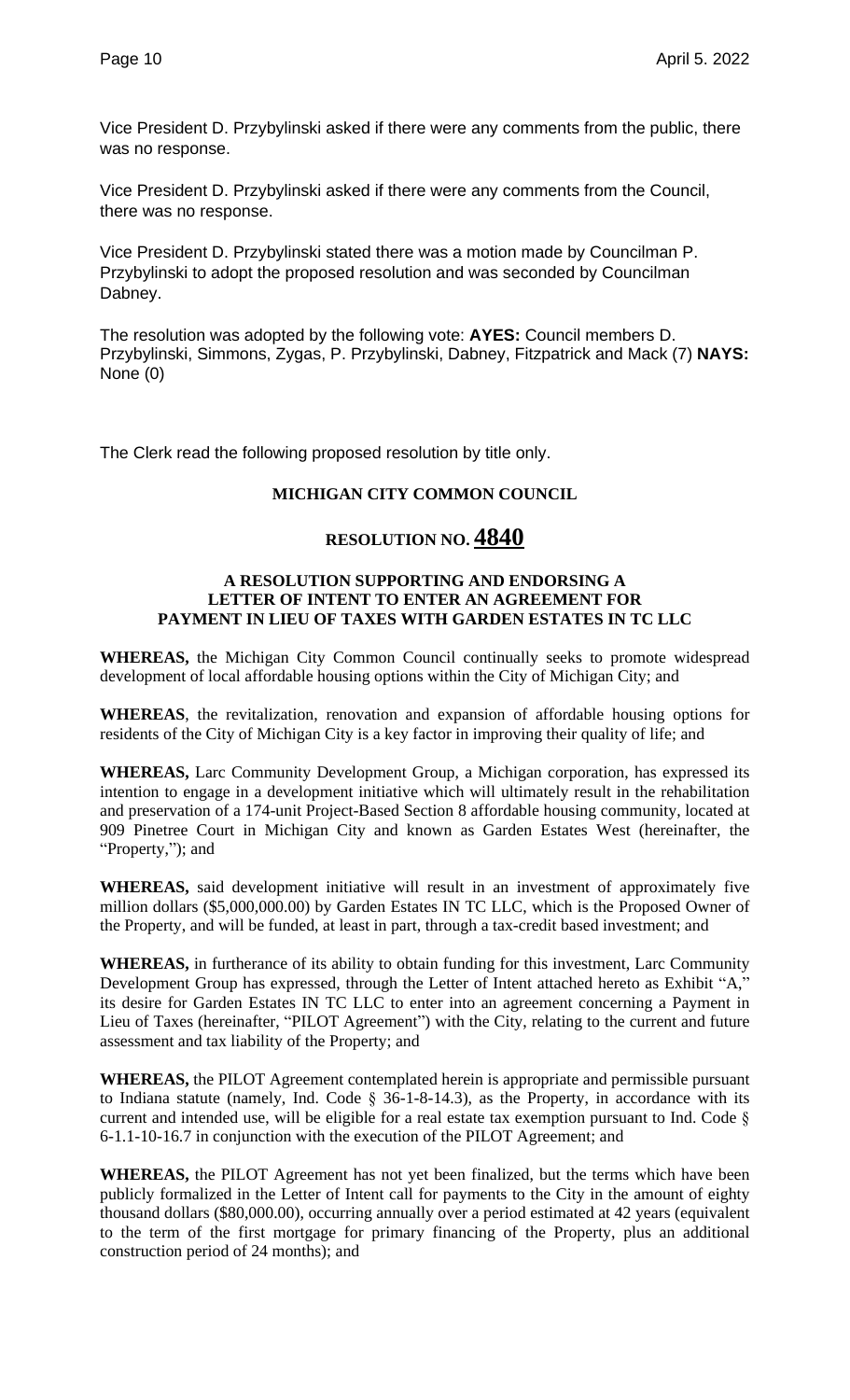**WHEREAS**, the PILOT Agreement will further require the Proposed Owner of the Property to implement enhanced security measures including, but not limited to, conducting background checks on residents (to the extent permitted by law) and installing security cameras on-site in order to deter crime in the area; and

**WHEREAS,** the PILOT Agreement will thus result in a tangible and quantifiable economic benefit to the City, in the form of an estimated 42 annual cash payments of eighty thousand dollars (\$80,000.00) each, or an estimated three million, three hundred sixty thousand dollars (\$3,360,000.00) in the aggregate; and

**WHEREAS,** the PILOT Agreement will further result in significant intangible benefits which cannot be quantified, as the PILOT Agreement will facilitate the procurement of tax credits by Garden Estates IN TC LLC which, when combined with the primary financing of the development initiative, will facilitate an investment of approximately five million dollars (\$5,000,000.00) in rehabilitation funds in an effort to preserve sustainable long-term, safe, highquality affordable rental housing for all residential units at the Property, and which will further position the Property for long-term stable ownership and ongoing maintenance and security; and

**WHEREAS,** pursuant to Ind. Code 36-1-8-14.3(f), the precise amount of the PILOT is limited, in that it cannot be greater than what the City would have received pursuant to its percentage distribution of the annual tax revenue generated by the Property; and

**WHEREAS,** the Property's current total annual tax liability is approximately one hundred twenty-one thousand, eight hundred sixty dollars (\$121,860.00), but the City receives, as and for its percentage distribution of tax revenue, approximately fifty-three thousand dollars (\$53,000.00) per year; and

**WHEREAS,** in contemplation of the likely impact of the rehabilitation and development initiatives on the assessed value of the Property, the City's percentage distribution of tax revenue generated by the Property is projected and anticipated to increase to approximately eighty thousand dollars (\$80,000.00) per year upon completion of construction; and

**WHEREAS,** in addition to the other tangible and intangible benefits to the City described herein, the PILOT contemplated by the PILOT Agreement will therefore result in an annual payment to the City in an amount approximately twenty-seven thousand dollars (\$27,000.00) greater than the current distribution of tax revenue generated by the Property; and

**WHEREAS,** while the PILOT Agreement must ultimately be finalized and ratified or adopted by future City Ordinance, the Michigan City Common Council now desires to express and state its acknowledgement and approval of the Letter of Intent and the terms and conditions for the PILOT set forth therein and will work with Garden Estates IN TC LLC towards finalizing and approving the PILOT Agreement.

## **NOW, THEREFORE BE IT RESOLVED BY THE MICHIGAN CITY, INDIANA COMMON COUNCIL AS FOLLOWS:**

1. The aforementioned "Whereas" sections are incorporated herein as if fully set forth herein.

2. The Common Council ACKNOWLEDGES and APPROVES of the Letter of Intent and the general terms and conditions for the PILOT set forth therein, and shall make efforts to support the ultimate ratification and approval of the PILOT Agreement and corresponding development initiatives with regard to the Property.

This Resolution shall be in full force and effect after passage by the Michigan City Common Council and approval by the Mayor.

> INTRODUCED BY: /s/Angie Nelson Deuitch, President Michigan City Common Council

 CO-SPONSORED BY: /s/ Sean Fitzpatrick, Member Michigan City Common Council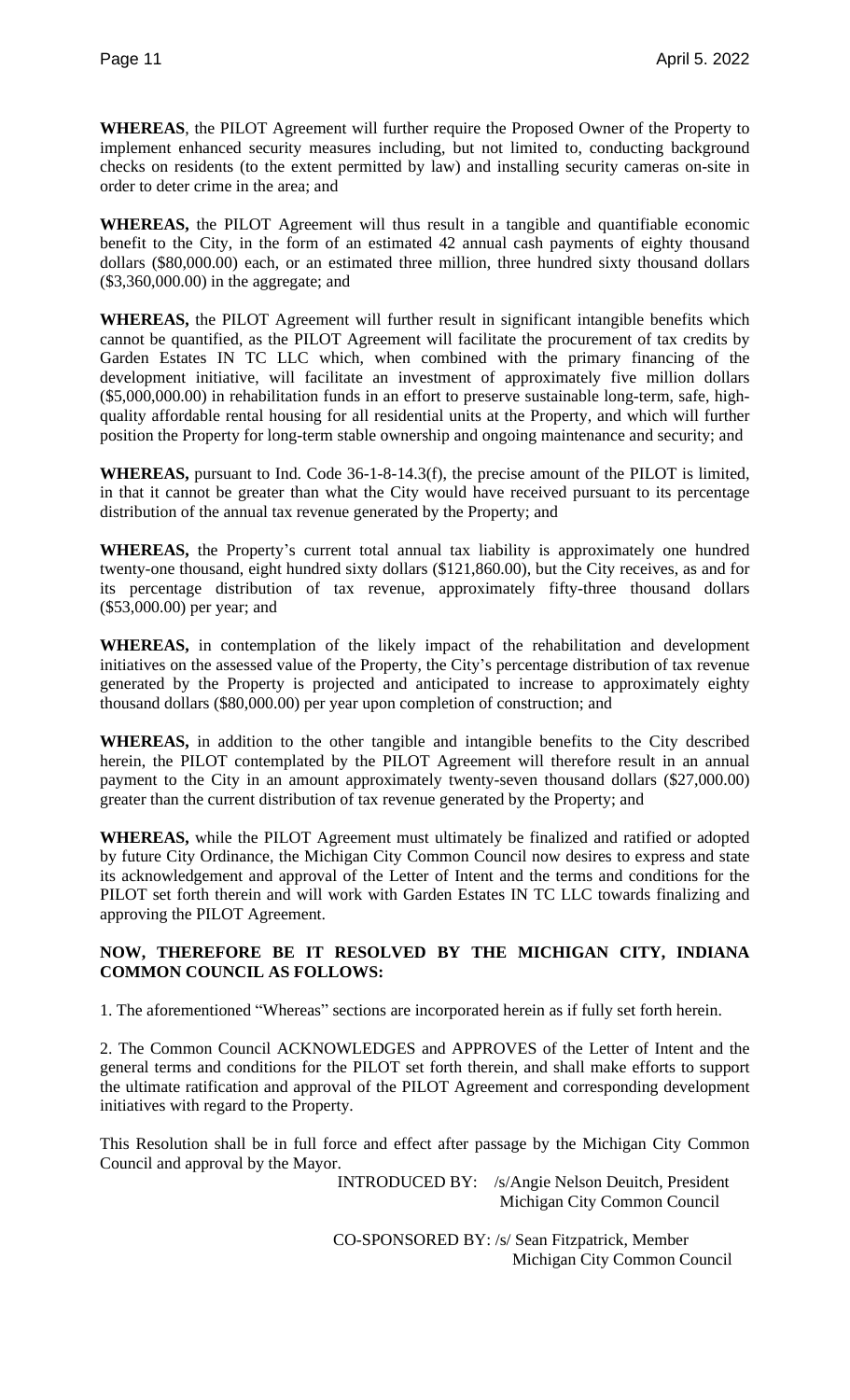/s/ Dalia Zygas, Member Michigan City Common Council

/s/ Paul Przybylinski, Member Michigan City Common Council

## **EXHIBIT "A" IS ATTACHED TO THIS RESOLUTON IN CR-105**

Vice President D. Przybylinski asked if there were any comments from any of the sponsors.

Councilman Fitzpatrick asked to be added as a Co-sponsor.

Councilman Fitzpatrick made a motion to adopt the following amendment to the second WHEREAS to read as follows:

WHEREAS, the revitalization, renovation and expansion of affordable housing options for residents of the City of Michigan City is a key factor in improving their quality of life; and

and to amend the eighth  $(8<sup>th</sup>)$  WHEREAS to read as follows:

WHEREAS the PILOT Agreement will further require the Proposed Owner of the property to implement enhanced security measures including, but not limited to, conducting background checks on residents (to the extent permitted by law) and installing security cameras on-site in order to deter crime in the area; and

Councilman P. Przybylinski made a second motion to adopt the proposed amendments.

Vice President D. Przybylinski asked to be added as a Co-sponsor.

Councilwoman Zygas also asked to be added as a Co-sponsor; questioning the location of this project and will it be connect to Larkspur Lane; and with this being at the south part of our city, are we moving forward to get sidewalks along that area to be able to walk and cross over to any business located on the east side of Franklin.

Vice President D. Przybylinski asked if there were any questions or comments from the public at this time, there was no response.

Vice President D. Przybylinski asked if there were any comments from the Council, there was no response.

The motion was approved to adopt the amendment and was adopted by the following vote: **AYES:** Council members Simmons, Zygas, P. Przybylinski, Dabney, Fitzpatrick, Mack and D. Przybylinski (7) **NAYS:** None (0)

Councilman Fitzpatrick advised what brought this forward is there has always been a need for affordable housing, and with the rising housing costs; this program would allow affordable housing properties to get much needed upgrades and newly amenities, introducing Mark Ciepiel, LARC Community Development Group - Vice President of Development to elaborate more on the proposed project.

Mark Ciepiel introduced himself and is Vice President of LARC Community Development Group; doing a presentation for the Council about exploring the potential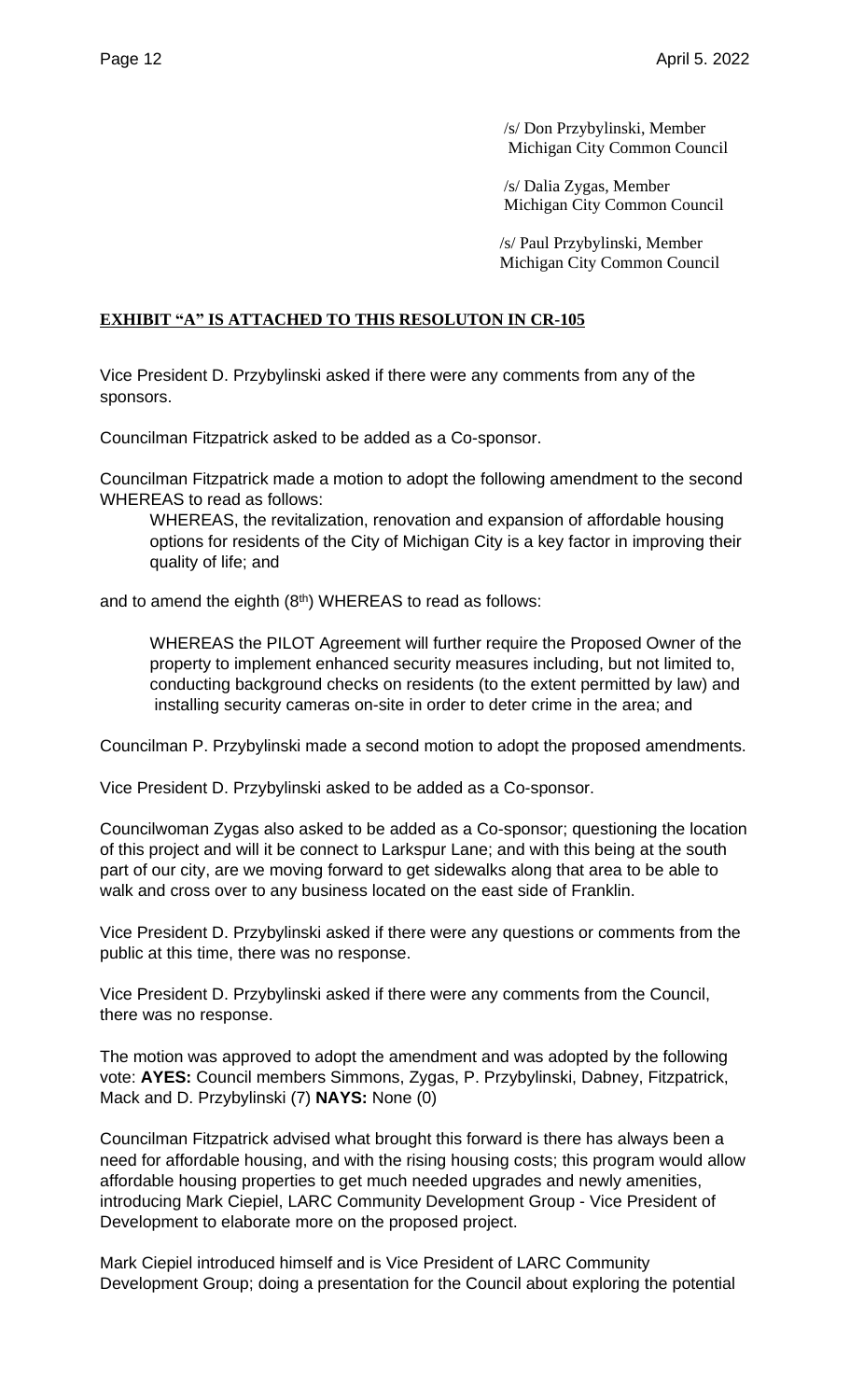project to rehabilitate an affordable housing in Michigan City Community called Garden Estates West.

Mr. Ciepiel explained the PILOT proposal

- ° Current tax revenue to Michigan City: \$53,000 annually.
- ° Proposed PILOT: \$80,000 annually (increase of \$30,000 annually 42 years)
- ° Term of the PILOT: Equal to the term of our long-term dept, which is estimated to be 42 years from the closing of Project Financing.
- ° Total estimated PILOTS to City during the PILOT Term:

Asking for the Council's support of this resolution and the letter of intent.

Discussion ensued between Mark Ciepiel and Council members Dabney, Zygas, Mack P. Przybylinski, Fitzpatrick, and Simmons, Planning Director Skyler York, Regarding if there were any projects that have been done prior in other communities, how this project is going to be executed since there are people living there, hospitality suites for residents, relocation by HUD, creative funding, upgrades, timeframe, security, internet connection, sidewalk project along Hwy 421 in the near future, affordable housing, special fund would be created for these monies received, and it being a fortytwo (42) year agreement

Councilman P. Przybylinski asked to be added as a Co-Sponsor

Vice President D. Przybylinski asked if there were any other comments from the Council, there was no response.

Vice-President D. Przybylinski asked if there were any comments from the public

Tommy Kulavik, 1316 Ohio Street, asked the Council to make sure this proposed complex is on the Number two (2) bus route.

Bruce Demedici, 619 Hobart Street, commented on the cameras being proposed for the Garden Estates PILOT project; asking the council to investigate the privacy violation laws and suits being filed regarding the residents retention of privacy law.

Councilman Fitzpatrick stated the amendment to this resolution states explicitly in the PILOT agreement (EXHIBIT "A") that further requirements of the opposed owner of this property are required to implement hand security measures, including but not limited to the extent provided by law including background checks on residents.

Bruce Demedici stated several concerns regarding the legal issues of these cameras being proposed for this project.

Belinda Lee, 606 Gladys Street, commented on several items she was concerned about and was stated during Mr. Ciepiel's presentation regarding Section 8, tax credits and mixed housing rights, affordable housing, vouchers, and HUD programs; advising that she recently moved here and worked for HUD for many years.

Mark Ciepiel responded to Ms. Lee's comments regarding what project-based Section 8 means in this PILOT project.

Vice President D. Przybylinski asked if there were any other comments on the amended resolution, there was no response.

Vice President D. Przybylinski asked if there were any questions or comments from the Council.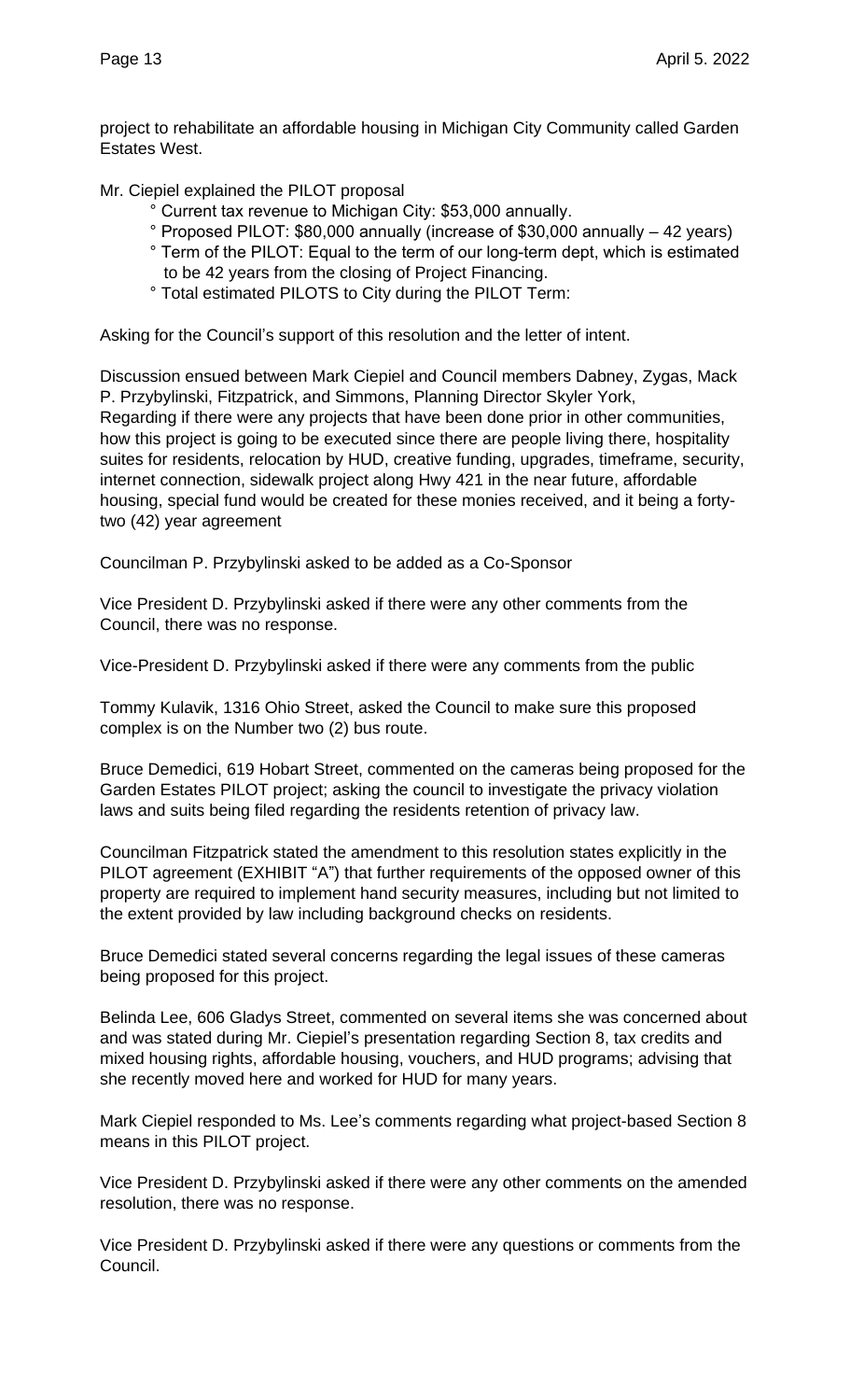Councilman Fitzpatrick made a motion to adopt the proposed resolution, second by Councilman P. Przybylinski

The resolution was adopted by the following vote: **AYES:** Council members Zygas, P. Przybylinski, Dabney, Fitzpatrick, Mack, D. Przybylinski and Simmons(7) **NAYS:** None (0)

The Clerk read the following proposed resolution by title only. **SUPPORTING THE SUBMISSION OF A NOTICE OF INTENT TO ESTABLISH A RAILROAD QUIET ZONE ALONG THE SOUTH SHORE LINE OWNED AND OPERATED BY THE NORTERN INDIANA COMMUTER TRANSPORTATION DISTRICT FOR ALL GRADE CROSSINGS FROM CARROL AVE. TO SHERIDAN AVE. & SUPPORTING NECESSARY FUNDING FOR GRADE CROSSING IMPROVMENTS**

> **Introduced by:** Angie Nelson Deuitch Gene Simmons Bryant Dabney Tracie Tillman

Vice President D. Przybylinski asked any of the sponsors had anything to add this evening.

Councilman Simmons made a clarification that this resolution is a request from the Mayor not NICTD for the double track project.

Councilman Dabney stated that we spoke about the quiet zone when the double track was being proposed; that they are doing phase one of the double track project from Gary to Michigan Boulevard; stage two will be from Vail Street to Carroll Avenue has not been discussed to date; questioning will we be investing money to something that would be closed later during phase two of this project ( possibly closing Carroll Avenue and Grace Street)

Discussion ensued between Attorney Mike Nolan, 2711 Floral Trail, representing NICTD Mayor Parry, Council members Dabney, P. Przybylinski, and D. Przybylinski, potential quiet zone from Carroll Avenue all the way through Michigan City, phase one double track project from Michigan Boulevard to Sheridan Avenue, request from the City not NICTD, Phase two project, double gates at crossing, closing of Pine Street,

Vice President D. Przybylinski asked if there were any other comments from the public, there was no response.

Vice President D. Przybylinski asked if there were any questions or comments from the Council.

Attorney Harris advised Councilman P. Przybylinski that the estimated cost is not part of Exhibit "A" attached to this resolution and that this estimate not an actual cost and is why they didn't add it to Exhibit "A".

NICTD Attorney advised Exhibit "A" is actually a draft notice of intent that would be submitted to the FRA and to the interested parties with the estimated costs for the crossing improvements of Vail Street and the City would be required to fund this crossing due to it isn't part of the Phase I Double Track Project; with them coming back at the end of the year with a final cost for the Council's approval.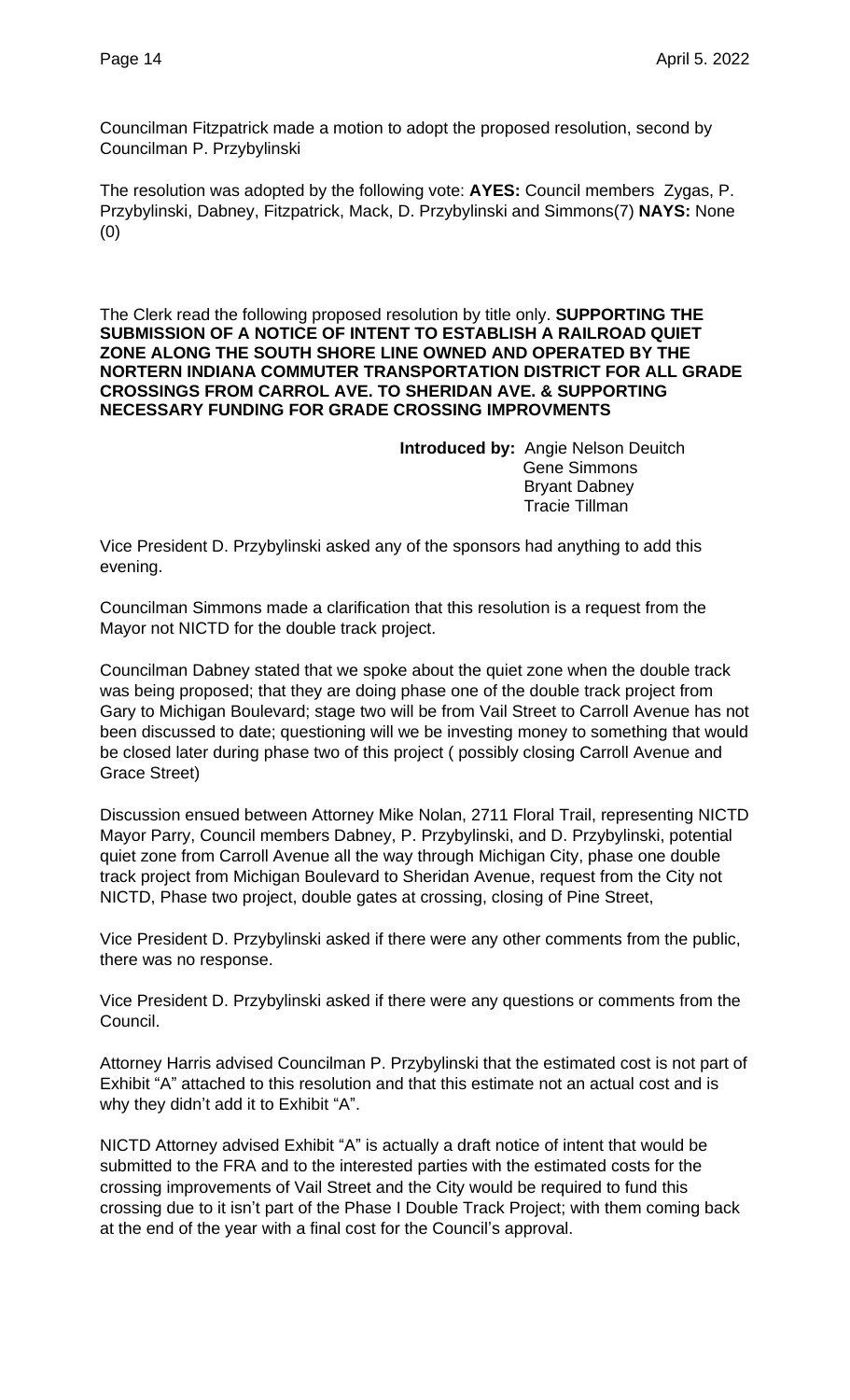Discussion ensued between the NICTD attorney and Councilman P. Przybylinski regarding estimated \$840,000 doesn't include any improvements east of the Vail Street Crossing.

Councilman Simmons made a motion to approve the proposed resolution.

Vice President D. Przybylinski asked Councilman Fitzpatrick to relinquish his chair advising that there was close to sixteen intersections closed for this Phase I project leaving five (5) intersections left open for a quiet zone at an estimated cost of \$800,000; stating that during the ten years he has served on the Council he hasn't received one call about the South Shore horns being blown when going through Michigan City; making a motion to TABLE this resolution, have a workshop before voting this evening.

Councilman Fitzpatrick advised that he second Councilman Simmons motion to adopt advising that he would like to withdraw his motion to second at this time; with Councilman Simmons withdrawing his motion to adopt.

Councilman Fitzpatrick stated that Councilman D. Przybylinski made a motion to TABLE the proposed resolution and schedule a workshop, second by Councilmen P. Przybylinski.

Councilman Dabney commented on the quiet zone being proposed this evening just to Michigan Boulevard; stating that once you cross Michigan Boulevard you are in Ward 1 which is his ward and predominantly African American ward or people that live over there can't have a quiet zone on that side; stating several concerns regarding what is being proposed.

Councilman Fitzpatrick stated there was a motion to TABLE the proposed resolution, schedule a workshop and it will be brought back at the next Council meeting on April 19, 2022.

The motions to TABLE the proposed resolution until the next Council meeting on April 19th was approved by the following vote: **AYES:** Council members P. Przybylinski, Dabney, Fitzpatrick, Mack, D. Przybylinski, Simmons and Zygas (7) **NAYS:** None (0)

Vice President D. Przybylinski assigned the workshop to the Streets and Alleys Committee asking Chair P. Przybylinski to schedule that workshop.

Vice President D. Przybylinski advised Councilman Dabney that he in no means against quiet zone and that he just wants to have this workshop to openly answer several questions this Council has before deciding.

Mayor Parry commented on how this was going to be finance he has done nothing; Vice President D. Przybylinski stated "Mayor Parry, not to cut you off or not to be impolite but we have taken the vote to TABLE this resolution and we need to move on" Chair P. Przybylinski will schedule the workshop where he can discuss this resolution.

Clerk Neulieb read the following proposed ordinance on first reading. **AMENDING ORDINANCE, NO 4614 TO ESTABLISHING SALARIES FOR THE MICHIGAN CITY POLICE DEPARTMENT FOR THE CALENDAR YEAR 2022**

> **Introduced by:** Don Przybylinski Paul Przybylinski Bryant Dabney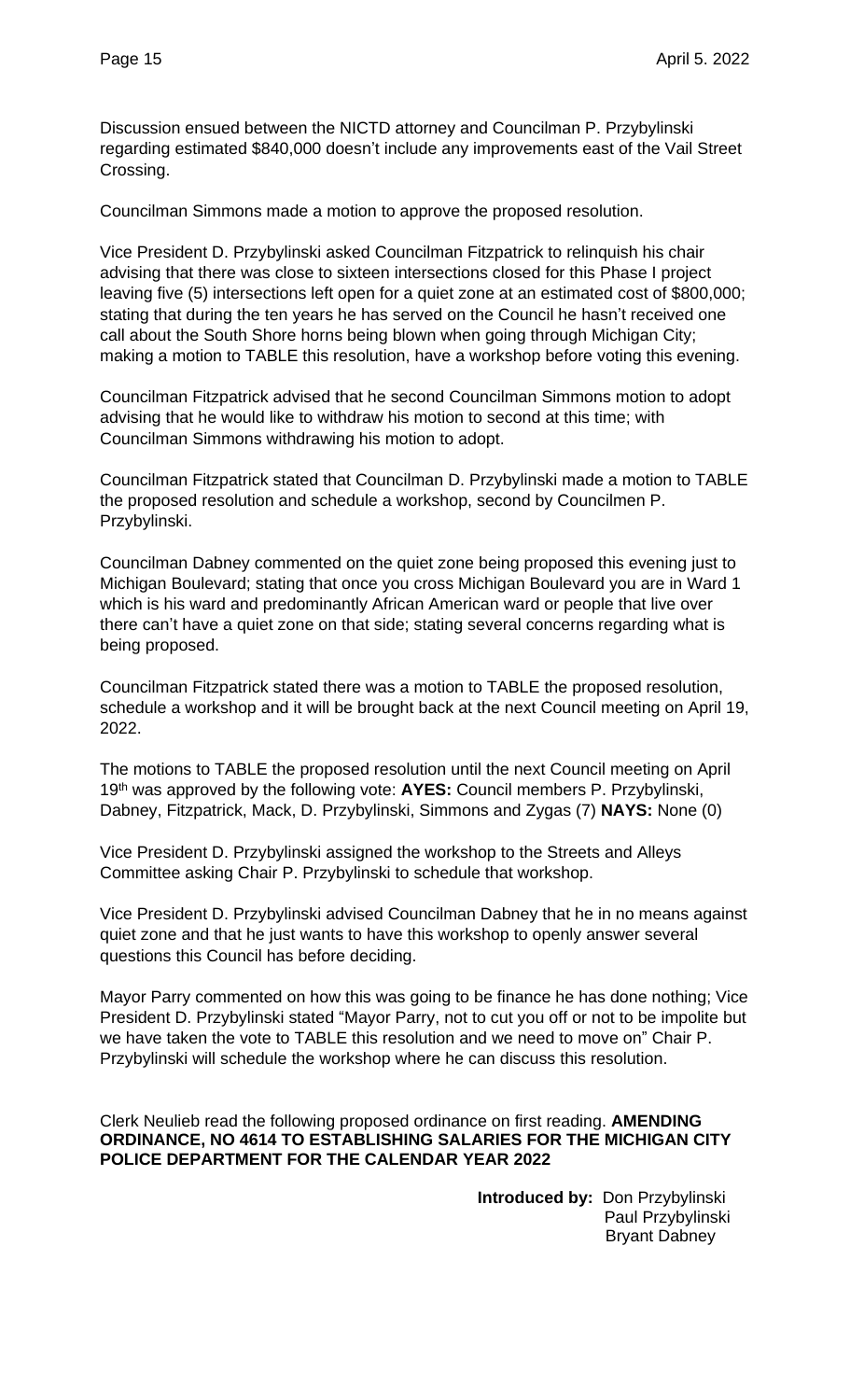Vice President D. Przybylinski asked if the sponsors had anything to add.

Councilman P. Przybylinski asked to suspend the rules to have second reading this evening.

Councilman P. Przybylinski made a motion to suspend the rules and have second reading this evening, second by Councilman Fitzpatrick.

The motion carried to have second reading this evening by the following vote: **AYES:**  Council members Dabney, Fitzpatrick, Mack, D. Przybylinski, Simmons, Zygas and P. Przybylinski (7) **NAYS:** None (0)

Vice President D. Przybylinski asked if there was anyone from the public that wished to speak at this time on the proposed ordinance, there was no response.

City Clerk Neulieb read the following ordinance on second reading by title only, **AMENDING ORDINANCE, NO 4614 TO ESTABLISHING SALARIES FOR THE MICHIGAN CITY POLICE DEPARTMENT FOR THE CALENDAR YEAR 2022**

> **Introduced by:** Don Przybylinski Paul Przybylinski Bryant Dabney

Vice President D. Przybylinski asked if the sponsors had anything to add at this time, there was no response.

Vice President D. Przybylinski asked if there were any comments from the public, there was no response.

Vice President D. Przybylinski asked if there were any comments from the Council at this time; stating that this will be held over on third reading at the April 19, 2022 Council meeting.

Clerk Neulieb read the following ordinance on first reading by title only, **AMENDING ORDINANCE NO 4598 COMMONLY KNOWN AS THE "2022 SALARY ORDINANCE" TO INCREASE THE ANNUAL SALARIED POSITIONS WITHIN THE CITY OF MICHIGAN CITY & TO CREATE THE POSITION OF GRANT WRITER**

> **Introduced by:** Bryant Dabney Dalia Zygas

Vice President asked if either of sponsors had anything to add at this time.

Councilwoman Zygas stated that this is basically to use the salary study that was performed by a professional organization to give all our department heads a salary that determined by the study to be an equitable salary with an addition of a grant writer that is crucial part of a city functioning city; stating several reasons why our city needs a grant writer.

Councilman Mack asked to be added as a Co-sponsor.

Councilman Dabney stated that this ordinance came about due to the adopted 2022 salaries that our salaried employees received throughout the last budget; advising that we had a salary study in front of this council which is was 3 or 4 years old and with administration trying to bring salaried people up to these suggestions; commenting on what was done during the finance committee budget hearings when addressing the 2022 budget and that he didn't feel this was fair or equitable.

Vice President D. Przybylinski asked if there was anyone from the public that wished to speak on this ordinance, there was no response.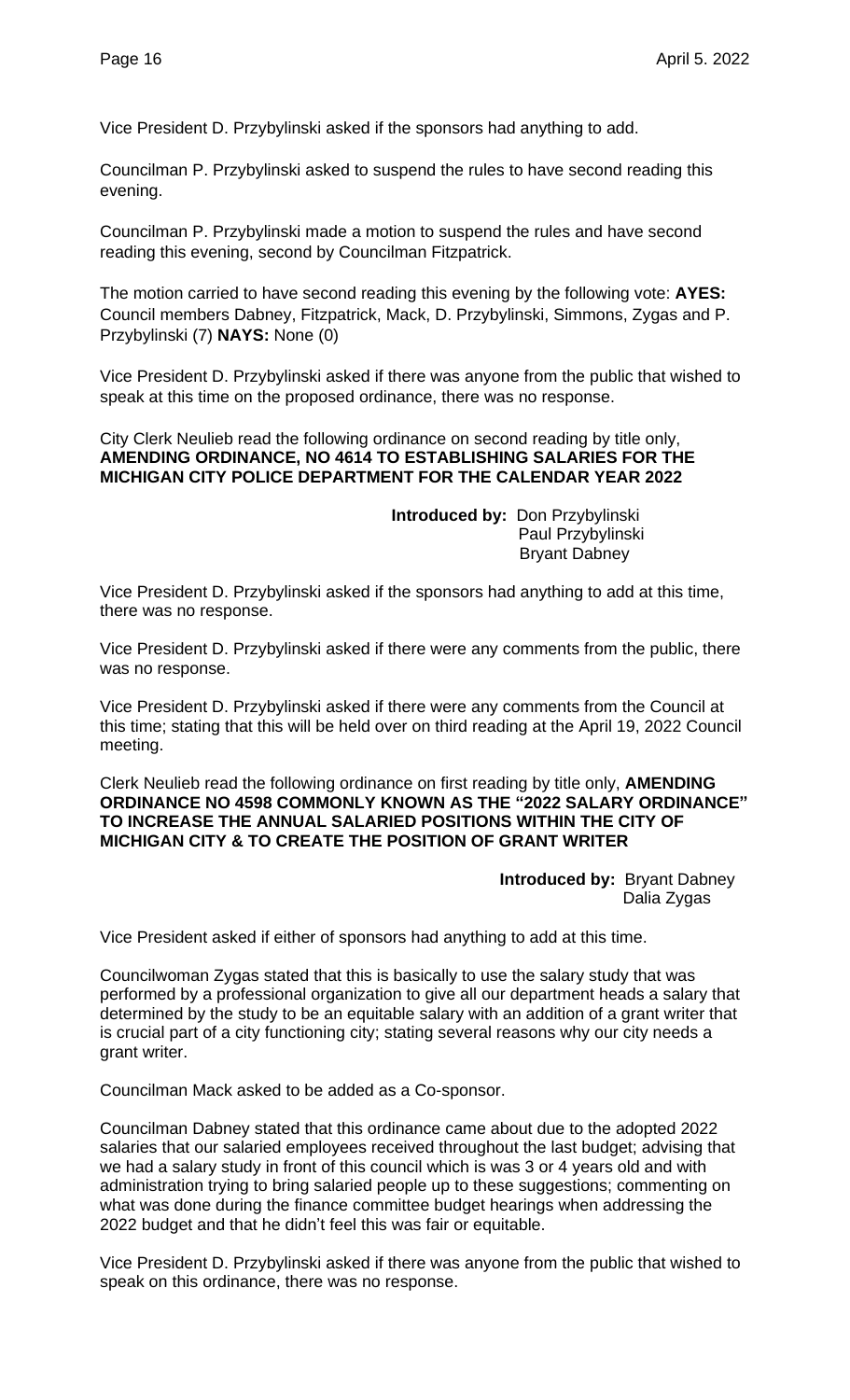Vice President D. Przybylinski asked if the Council had any questions or comments, there was no response, stating that the proposed ordinance will be held over on second reading at the April 19, 2022 Council meeting.

The Clerk read the following proposed ordinance on second reading by title only. **ANNEXING REAL ESTATE (approximately 147.2 acres) SITUATED BETWEEN PAHS ROAD, JOHNSON ROAD, AND U.S. HIGHWAY 20, LAPORTE COUNTY, INDIANA AND DECLARING SAME TO BE PART OF THE CITY OF MICHIGAN CITY, INDIANA**

> **Introduced by:** Angie Nelson Deuitch Sean Fitzpatrick Bryant Dabney Dalia Zygas Gene Simmons

Vice President D. Przybylinski asked if any of the sponsors had any questions or comments at this time.

Councilman Fitzpatrick made a motion to suspend the rules and have third reading this evening, second by Councilman Simmons.

The motion to have third reading this evening was approved by the following vote: **AYES:** Council members Fitzpatrick, Mack, D. Przybylinski, Simmons, Zygas, P. Przybylinski and Dabney (7) **NAYS:** None (0)

Vice President D. Przybylinski stated that there will be a formal public hearing this evening; repeating three times "Is there anyone from the public that wished to speak at this time"

Tommy Kulavik, 1316 Ohio Street commented on the condition of Pahs Road; with Vice President D. Przybylinski advising Mr. Kulavik that at this time we are discussing the proposed ordinance on the floor and that he can address this matter under public comment at the end of this meeting.

Dale Harding, 497 N. Johnson Road stated this hearing is more or less a fact-finding kind of thing for himself, due to he was unaware of what was going on and why the city wants to annex this property; advising the only way he found out about this was he read it in the Northwest Indiana Times; asking several questions about what is being proposed since this property is in his front yard.

Attorney Adamsky representing the petitioners advised these are all good questions and good concerns that will be addressed; advising that at this time you don't have the authority to really address any of his questions that this property needs to be annexed into the City before he can address Mr. Harding's questions; advising there will be zoning issues when the public will be able to address any questions they may have and that there was a fiscal plan passed by a Council Resolution at the Council's last meeting held on March 15, 2022.

Attorney Adamsky addressed Councilman P. Przybylinski regarding if there was water and sewer going to be accommodated to the site through the city and that it would be a minimal cost to the City with the details having to be addressed once this annexation is approved and the developer moves forward.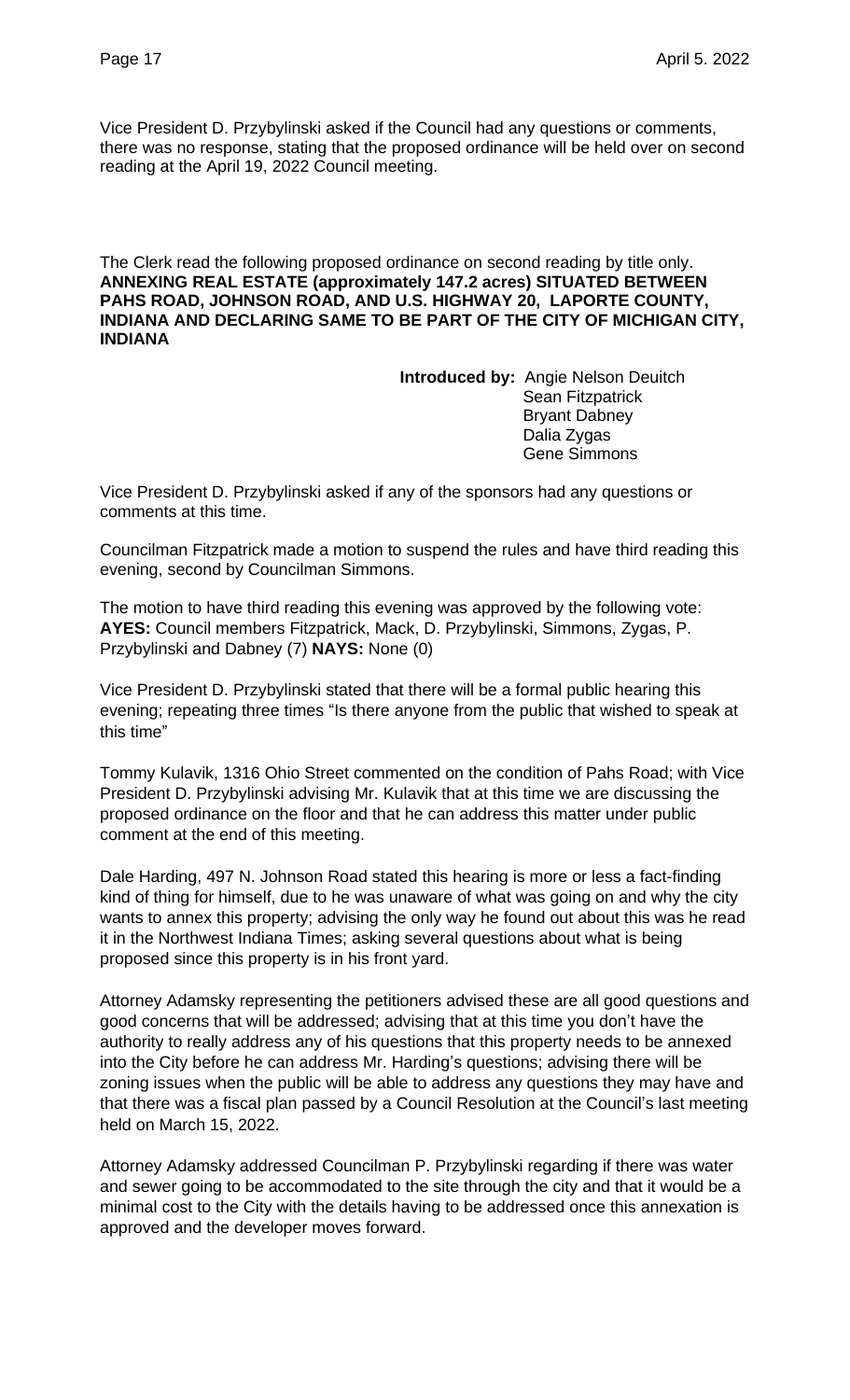Eric Blowen, Ambrose Property Group Development Manager addressed the Council regarding to extend water and sewers at a minimal cost to the city through the developer.

Discussion ensued between Mr. Blowen and Council P. Przybylinski regarding the cost of City water/sewer to this property.

Vice President D. Przybylinski asked if there were any other comments from the public, there was no response; with the formal public hearing being closed.

The Clerk read the following proposed ordinance on third reading.

#### **MICHIGAN CITY COMMON COUNCIL**

#### **ORDINANCE NO: \_\_\_\_\_\_\_\_\_\_\_\_\_\_\_\_\_**

## **ANNEXING REAL ESTATE (approximately 147.2 acres) SITUATED BETWEEN PAHS ROAD, JOHNSON ROAD, AND US HIGHWAY 20, IN LAPORTE COUNTY, INDIANA, AND DECLARING SAME TO BE PART OF THE CITY OF MICHIGAN CITY, INDIANA**

WHEREAS, on the 15<sup>th</sup> day of March, 2022, PRITZ FAMILY, LLC, TRENNIS BRADFORD, INDIVIDUALLY, AND AS TRUSTEE OF THE TRENNIS BRADFORD REVOCABLE LIVING TRUST DATED APRIL 17, 2007, AND HYER, WISNIESKI INDIANA FARM, LLC, filed their Voluntary Petition for Annexation with the COMMON COUNCIL OF THE CITY OF MICHGIAN CITY pursuant to Indiana Code 36-4-3-5.1; and

**WHEREAS,** the Common Council of the City of Michigan City, Indiana has determined it to be in the best interests of the City of Michigan City to annex the real property owned by PRITZ FAMILY, LLC, TRENNIS BRADFORD, INDIVIDUALLY, AND AS TRUSTEE OF THE TRENNIS BRADFORD REVOCABLE LIVING TRUST DATED APRIL 17, 2007, AND HYER, WISNIESKI INDIANA FARM, LLC (approximately 147.2 acres) situated between PAHS ROAD, JOHNSON ROAD, and US HIGHWAY 20, in LaPorte County, Indiana into the corporate limits of the City of Michigan City, Indiana (hereinafter referred to as "City"); and

**WHEREAS**, this annexation shall also include the contiguous areas of public highways and their rights of way as required by Indiana Code 36-4-3-2.5; shall be included in the 4<sup>th</sup> Councilmanic ward; and shall retain the current zoning classification as found in the Laporte County Zoning Ordinance; and

**WHEREAS,** said real estate, as described more fully herein, is contiguous (as defined in Indiana Code 36-4-3-1.5) to the boundary of the City; and

**WHEREAS,** upon notice having been duly published, a public hearing was held on the petition before the Common Council of the City of Michigan City, Indiana on the 5th day of April, 2022; and

WHEREAS, on the 15<sup>th</sup> day of March, 2022, the Common Council of Michigan City passed Resolution No.4835, which was subsequently approved by the Mayor on the 16<sup>th</sup>, day of March, 2022, adopting a written fiscal plan and establishing a policy for the provision of services to the area proposed to be annexed.

## **NOW, THEREFORE, BE IT ORDAINED BY THE COMMON COUNCIL OF THE CITY OF MICHIGAN CITY, INDIANA, THAT**:

**Section 1:** The foregoing recitals are incorporated herein by reference.

**Section 2:** The following described real estate contiguous to Michigan City, Indiana is hereby annexed into and declared to be a part of the City of Michigan City, Indiana; to-wit:

(See Legal Description Attached hereto as Exhibit "A")

**Section 3:** The annexed real estate shall include all contiguous areas of the public highways and their rights of way as required by Indiana Code  $36-4-3-2.5$ ; shall be included in the  $4<sup>th</sup>$  councilmanic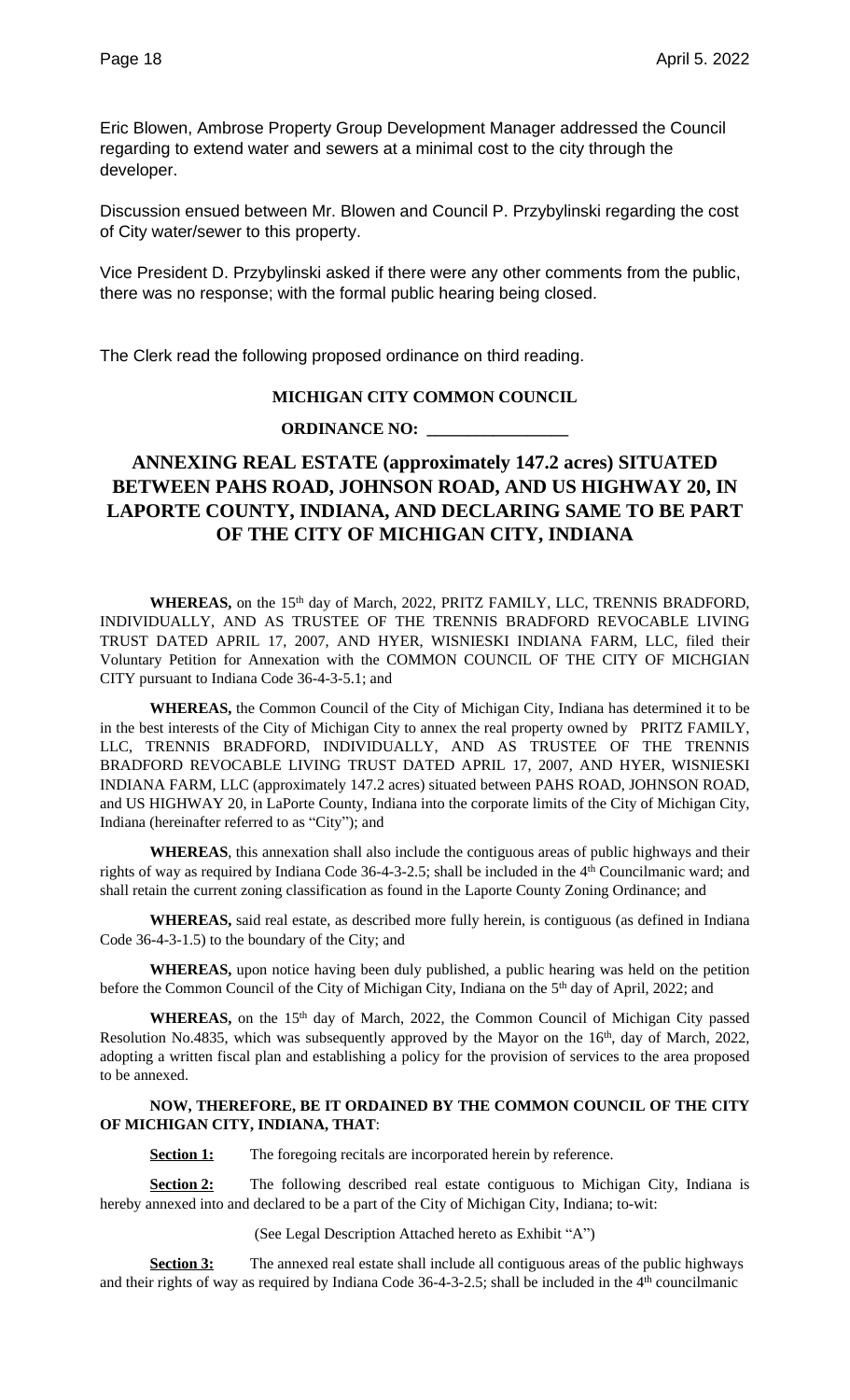ward; and shall retain the current zoning classification as found in the LaPorte County Zoning Ordinance but shall henceforth be governed by the Comprehensive Zoning Ordinance of the City of Michigan City, known as Ordinance No. 2114, together with all amendments and supplements thereto.

**Section 4:** That this Ordinance, after its passage and approval by the Mayor of Michigan City, Indiana, shall be published once in the LaPorte County Herald-Dispatch, a daily newspaper of general circulation, and shall become effective after the final publication thereof, in the absence of an appeal, as provided at IC 36-4-3-5.1 and IC 36-4-3-15.5, and upon the filing and recording thereof as required by IC 36-4-3-22(a).

Passed by the Common Council of Michigan City, Indiana, the \_\_\_ day of \_\_\_\_\_\_\_, 2022 by a vote of \_\_\_\_\_\_ Ayes and \_\_\_\_\_\_ Nays.

Introduced by:

Angie Nelson Deuitch, Member Michigan City Common Council

Sean Fitzpatrick, Member Michigan City Common Council

\_\_\_\_\_\_\_\_\_\_\_\_\_\_\_\_\_\_\_\_\_\_\_\_\_\_\_\_

\_\_\_\_\_\_\_\_\_\_\_\_\_\_\_\_\_\_\_\_\_\_\_\_\_\_\_\_ Bryant Dabney, Member Michigan City Common Council \_\_\_\_\_\_\_\_\_\_\_\_\_\_\_\_\_\_\_\_\_\_\_\_\_\_\_\_

Dalia Zygas, Member Michigan City Common Council \_\_\_\_\_\_\_\_\_\_\_\_\_\_\_\_\_\_\_\_\_\_\_\_\_\_\_\_

Gene Simmons, Member Michigan City Common Council

\_\_\_\_\_\_\_\_\_\_\_\_\_\_\_\_\_\_\_\_\_\_\_\_\_\_\_\_ Don Przybylinski, member Michigan City Common Council

NOTE: EXHIBIT "A" will be attached to the adopted ordinance at the final reading on April 19, 2022

Vice President D. Przybylinski asked if any of the sponsors had anything to add at this time, there was no response.

Vice President D. Przybylinski asked if there were any questions or comments from the public, there was no response.

Vice President D. Przybylinski asked if there were any comments from the Council.

Councilman Dabney made a motion to adopt the proposed ordinance, second by Councilman Fitzpatrick.

The motions to adopt the proposed ordinance was approved by the following vote: **AYES:** Council members Mack, D. Przybylinski, Simmons, Zygas, P. Przybylinski, Dabney and Fitzpatrick (7) **NAYS:** None (0).

NOTE: Attorney Harris advised that according to IC 36-4-3-5.f(f) the council has to wait fourteen days to do the final reading (the final reading will be on April 19, 2022.

The Clerk read the following proposed ordinance on second reading by title only. **APPROVING ADDITIONAL APPROPRIATION IN THE BUDGET OF THE COMMON COUNCIL IN THE GENERAL FUND FOR ADDITIONAL FUNDING FOR THE COMMON COUNCIL'S 2022 LEGAL SERVICE CONTRACT**

> **Introduced by:** Angie Nelson Deuitch Tracie Tillman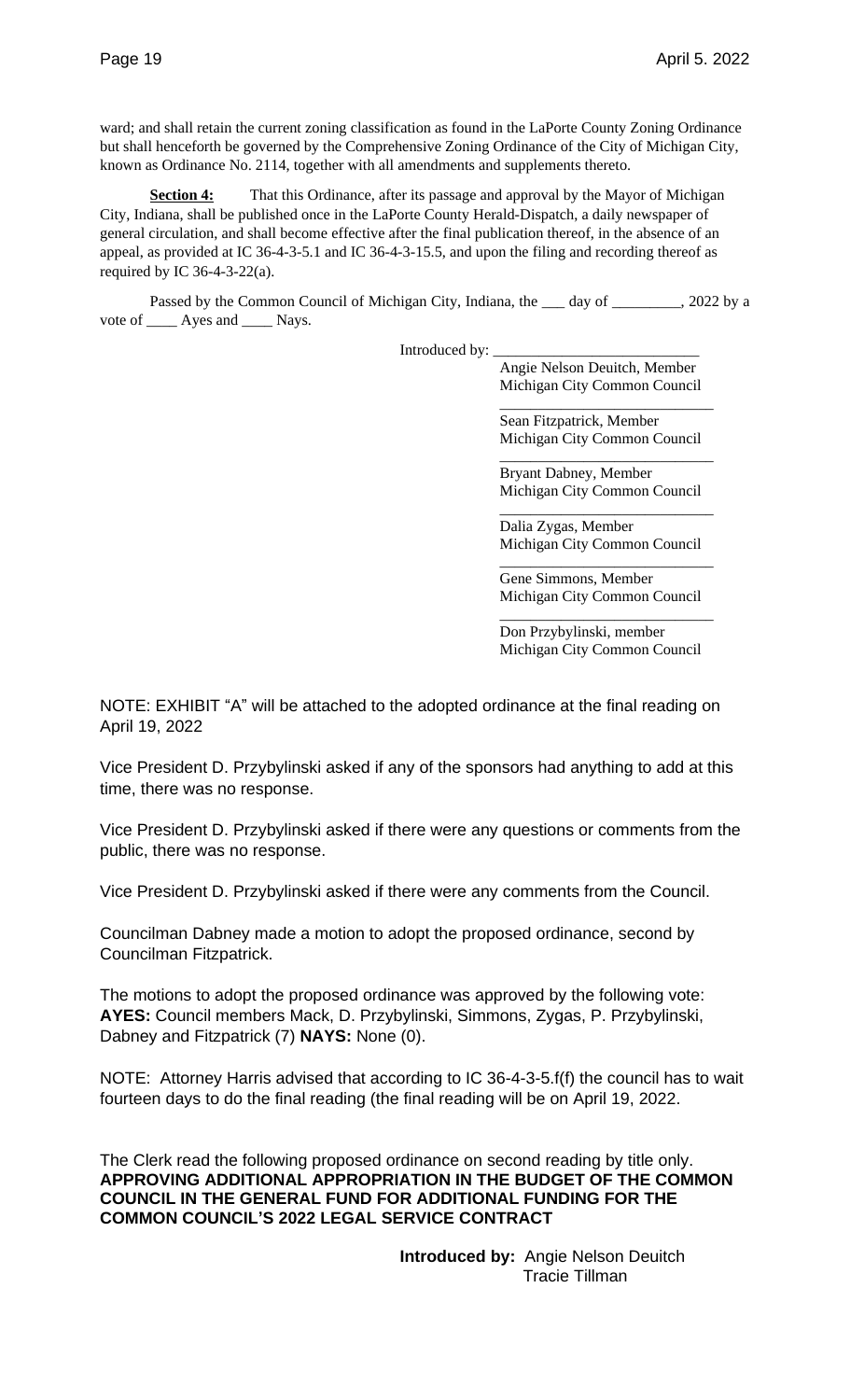(DECREASE General Fund #1001 Unappropriated balance \$25,000.00 INCREASE ACCOUNT#1001 105 431.010 \$25,000.00 Professional Services – Legal)

Vice President D. Przybylinski advised neither of the sponsors are present this evening.

Vice President D. Przybylinski stated there will be a formal public hearing this evening; repeating three (3) times "Is there anyone from the public that wished to speak on the proposed ordinance", there was no response with the formal public hearing closed.

Vice President D. Przybylinski asked if there were any questions or comments from the Council.

Councilman P. Przybylinski made a motion to suspend the rules to have third reading this evening as well, second by Councilman Fitzpatrick.

The motions to have third reading this evening was approved by the following vote: **AYES:** Council members D. Przybylinski, Simmons, Zygas, P. Przybylinski, Dabney, Fitzpatrick and Mack (7) **NAYS:** None (0).

The Clerk read the following proposed ordinance on third reading by title only.

## **MICHIGAN CITY COMMON COUNCIL**

## **ORDINANCE NO. 4621**

## **APPROVING ADDITIONAL APPROPRIATION IN THE BUDGET OF THE COMMON COUNCIL IN THE GENERAL FUND FOR ADDITIONAL FUNDING FOR THE COMMON COUNCIL'S 2022 LEGAL SERVICES CONTRACT**

**WHEREAS,** it has been demonstrated to the Common Council of the City of Michigan City that it is necessary to appropriate more money than was appropriated in the 2022 Annual Budget for funding for the Common Council's legal services from Harris Law Firm, P.C. per Council Resolution #4832; and

**WHEREAS,** the City Controller has determined that sufficient unappropriated funds are available in the General Fund #1001 to be appropriated for that purpose.

**NOW, THEREFORE, BE IT ORDAINED** by the Common Council of the City of Michigan City, La Porte County, Indiana, that for the expenses of the City the following additional sums of money are hereby appropriated out of the fund named and for the purpose specified above, subject to the laws governing the same:

|                                                                    | <b>AMOUNT</b><br><b>REQUESTED</b> | <b>AMOUNT</b><br><b>APPROPRIATED</b> |
|--------------------------------------------------------------------|-----------------------------------|--------------------------------------|
| DECREASE General Fund #1001<br>Unappropriated balance              | \$25,000.00                       |                                      |
| INCREASE ACCOUNT#1001 105 431,010<br>Professional Services - Legal |                                   | \$25,000.00                          |
|                                                                    |                                   |                                      |

## **TOTAL FOR FUND \$25,000.00**

 This Ordinance to be effective upon passage by the Council, approval by the Mayor, any necessary publication, and any necessary approval by the Indiana Department of Local Government Finance.

> **INTRODUCED BY: /s/ A**ngie Nelson-Deuitch, Member Michigan City Common Council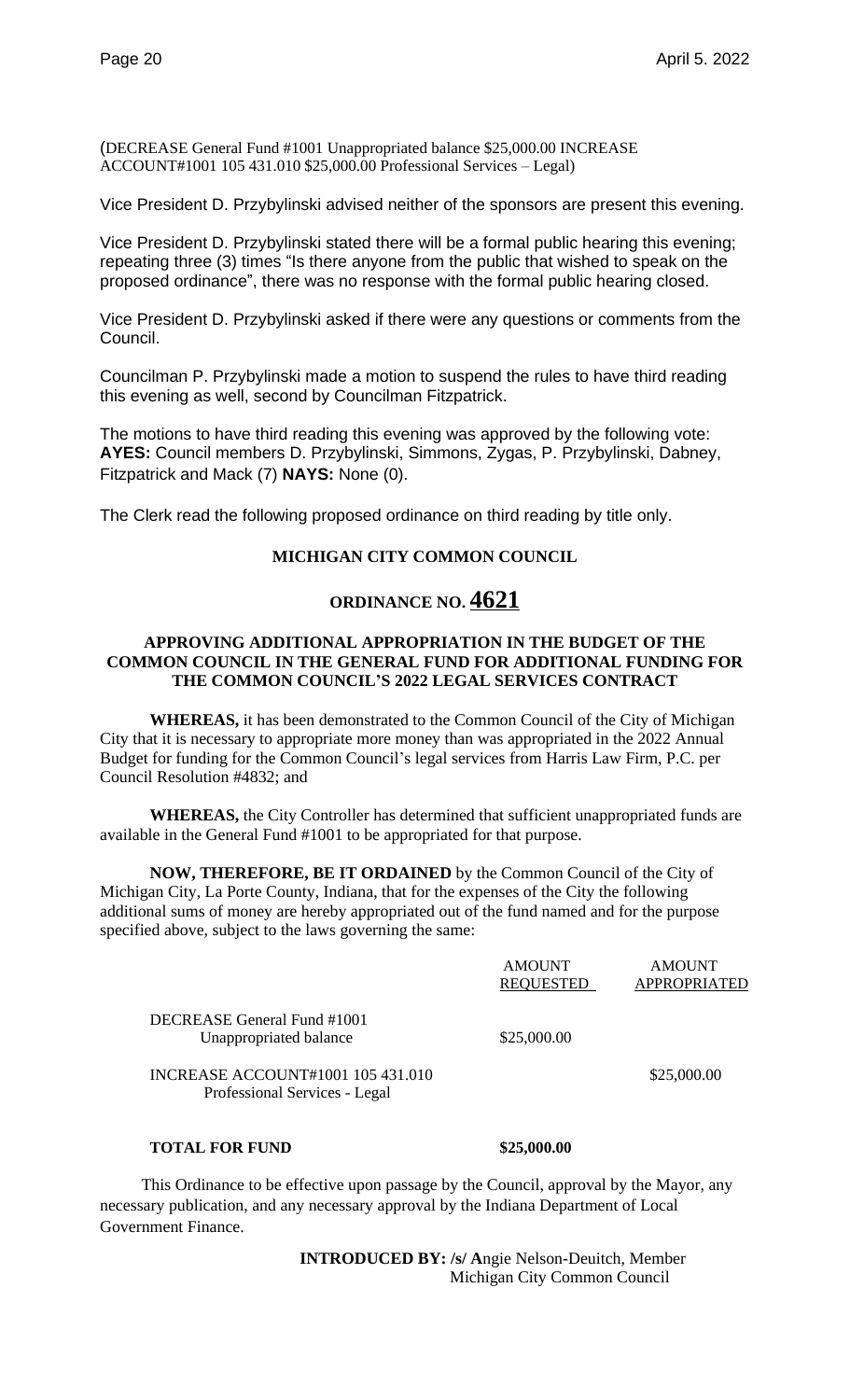/s/ Tracie Tillman, Member Michigan City Common Council

Vice President D. Przybylinski asked if there were any comments from the public, there was no response.

Vice President D. Przybylinski asked if anyone from the Council had any questions or comments.

Councilman P. Przybylinski made a motion to adopt the proposed ordinance, second by Councilman Dabney.

The motions to adopt the proposed ordinance was approved by the following vote: **AYES:** Council members Simmons, Zygas, P. Przybylinski, Dabney, Fitzpatrick, Mack D. Przybylinski (7) **NAYS:** None (0).

The Clerk read the following proposed ordinance on second reading by title only **APPROVING ADDITIONAL APPROPRIATION IN THE BUDGET OF THE LOCAL INCOME TAX (LIT) FUND FOR THE 2022 LANDSCAPING CONTRACT**

## **Introduced by:** Don Przybylinski

**(**DECREASE LIT Fund 2224 Unappropriated balance \$100,000.00 INCREASE ACCOUNT#2224 116 436.050 \$100,000.00 Repair & Maintenance – Other)

Vice President D. Przybylinski made a motion to have second and third reading this evening, second by Councilwoman Zygas.

The motion to have second and third reading this evening was approved by the following vote: **AYES:** Council members Zygas, P. Przybylinski, Dabney, Fitzpatrick, Mack, D. Przybylinski and Simmons (7) **NAYS:** None (0).

Vice President D. Przybylinski stated that the 2022 contract will take care of the lawncare/grass cutting on Franklin Square to 11<sup>th</sup> Street, from 11<sup>th</sup> Street south to Coolspring and Wabash at Hwy 12 to 11<sup>th</sup> Street; advising that Terry Putnam from Serviscape LLC is present to answer any questions the Council might have.

Discussion ensued between Mr. Putnam and Council members Zygas, and P. Przybylinski regarding the rain gardens on Wabash Street that slow down infiltration of storm water to help clean, using technicians that will use state/federal approved products, instruction manual to take care of the native plants being planted, the growth of milkweed plants that draw monarch butterflies, and the status of our irrigation system.

Vice President D. Przybylinski advised that Street Director Shong Smith is going to be the individual from the City administration that will be watching over the work that will be being done; stating that he had a meeting with Mayor Parry and that he advised him that he would have the Water Department fix the broken water line going under Michigan Boulevard and is the main connection to the irrigation line in the spring.

Vice President D. Przybylinski advised there will be a formal public hearing this evening; repeating three (3) times "Is there anyone from the public that wished to speak on this proposed ordinance" there was no response, and the public hearing was closed.

Vice President D. Przybylinski asked if there were any comments from the Council, there was no response.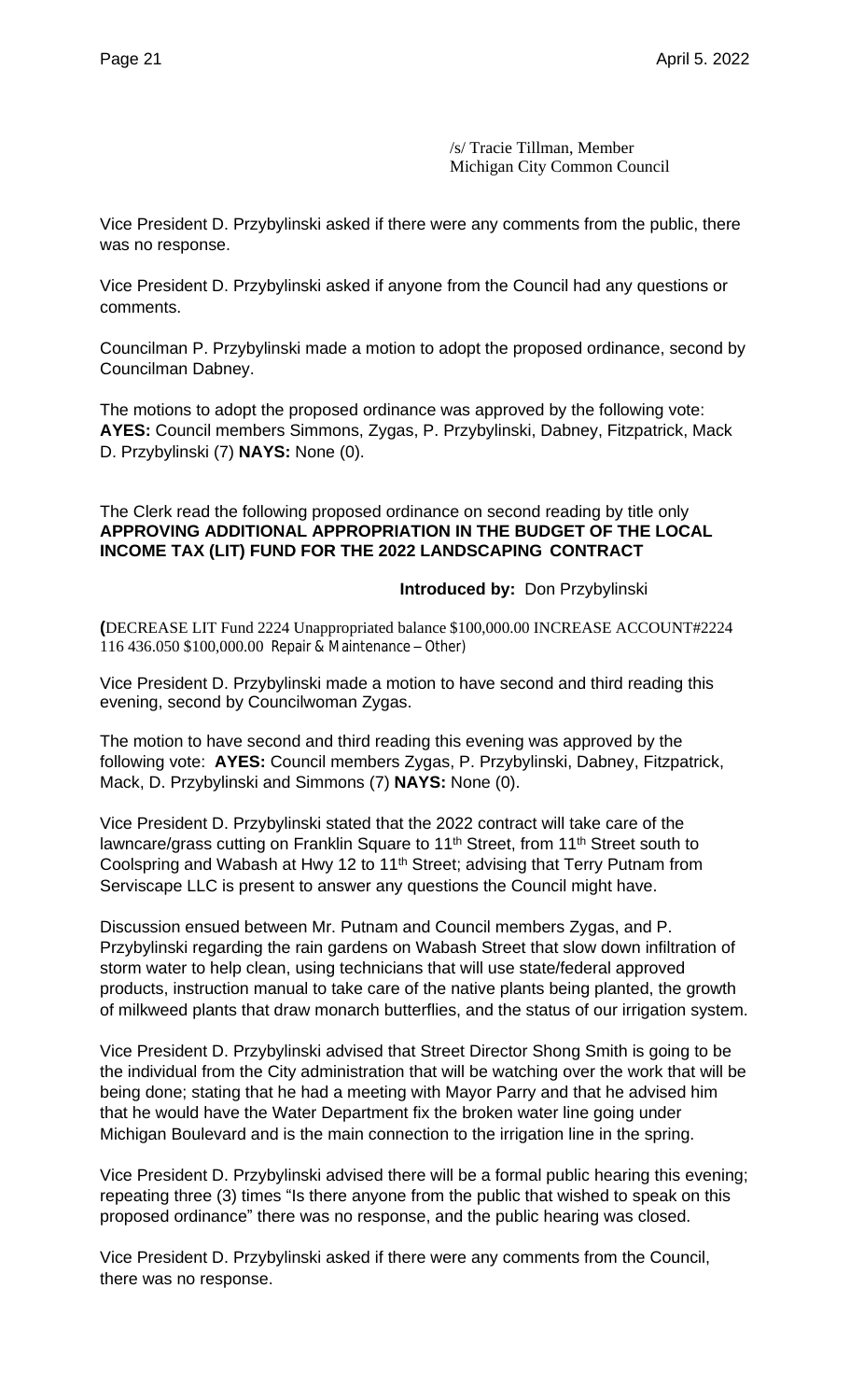The Clerk read the following proposed ordinance on third reading by title only.

## **MICHIGAN CITY COMMON COUNCIL**

## **ORDINANCE NO. 4622**

## **APPROVING ADDITIONAL APPROPRIATION IN THE BUDGET OF THE LOCAL INCOME TAX (LIT) FUND FOR THE 2022 LANDSCAPING CONTRACT**

**WHEREAS,** it has been demonstrated to the Common Council of the City of Michigan City that it is necessary to appropriate more money than was appropriated in the 2022 Annual Budget for the 2022 Landscaping Contract, and

**WHEREAS,** the City Controller has determined that sufficient unappropriated funds are available in the Local Income Tax (LIT) Fund #2224 to be appropriated for that purpose.

**NOW, THEREFORE, BE IT ORDAINED** by the Common Council of the City of Michigan City, La Porte County, Indiana, that for the expenses of the City the following additional sums of money are hereby appropriated out of the fund named and for the purpose specified above, subject to the laws governing the same:

|                                                                   | <b>AMOUNT</b><br><b>REQUESTED</b> | <b>AMOUNT</b><br>APPROPRIATED |
|-------------------------------------------------------------------|-----------------------------------|-------------------------------|
| DECREASE LIT Fund 2224<br>Unappropriated balance                  | \$100,000.00                      |                               |
| INCREASE ACCOUNT#2224 116 436.050<br>Repair & Maintenance - Other |                                   | \$100,000.00                  |

## **TOTAL FOR FUND \$100,000.00**

 This Ordinance to be effective upon passage by the Council, approval by the Mayor, any necessary publication, and any necessary approval by the Indiana Department of Local Government Finance.

> **INTRODUCED BY: /s/** Donald Przybylinski, Member Michigan City Common Council

Vice President D. Przybylinski advised that there would be a formal public hearing this evening; asking "if there was anyone from the public that wish to speak on the proposed ordinance" (repeating three times") there was no response with the public hearing being closed.

Vice President D. Przybylinski asked if there were any comments or questions from the Council.

Councilman P. Przybylinski made a motion to adopt the proposed ordinance, second by Councilwoman Zygas.

The proposed ordinance was adopted by the following vote: **AYES:** Council members P. Przybylinski, Dabney, Fitzpatrick, Mack, D. Przybylinski, Simmons, and Zygas (7) **NAYS:** None (0).

The Clerk read the following proposed ordinance on second reading by title only. **APPROVING ADDITIONAL APPROPRIATION IN THE BUDGET OF THE LOCAL INCOME TAX (LIT) FUND TO PROVIDE FUNDING FOR PROFESSIONAL SERVICES**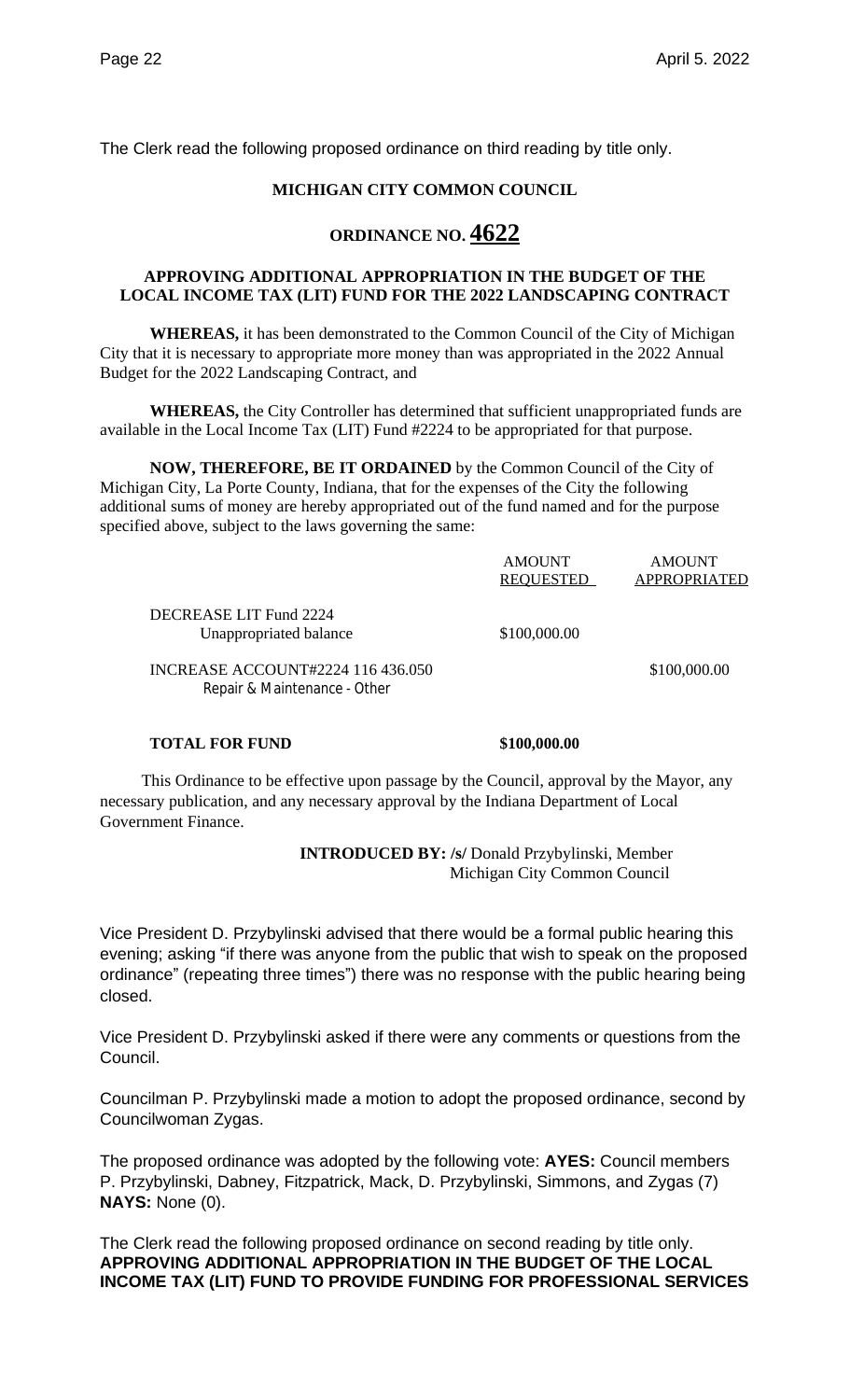## **TO PREPARE A FISCAL PLAN FOR A VOLUNTARY ANNEXATION PETITION FILED BY PRITZ FAMILY, LLC, ET AL.**

## **Introduced by:** Bryant Dabney

(DECREASE LIT Fund #2224 Unappropriated balance \$16,700.00 INCREASE ACCOUNT #2224 000 431.050 \$16,700.00 Professional Services – Other)

Vice President D. Przybylinski asked if the author had anything to add this evening; Councilman Dabney stated that he didn't at this time.

Vice President D. Przybylinski advised that there would be a formal public hearing this evening regarding the proposed ordinance (repeating three times) "Are there anyone from the public that wished to speak at this time", there was no response, and the public hearing was closed.

Vice President D. Przybylinski asked if anyone from the Council had any questions or comments.

Councilman Dabney made a motion to suspend the rules and have third reading this evening, second by Councilman Dabney.

The motion to have third reading was approved by the following vote: **AYES:** Council members Dabney, Fitzpatrick, Mack, D. Przybylinski, Simmons, Zygas, P. Przybylinski (7) **NAYS:** None (0).

The Clerk read the following proposed ordinance on third reading by title only.

## **MICHIGAN CITY COMMON COUNCIL**

## **ORDINANCE NO. 4623**

## **APPROVING ADDITIONAL APPROPRIATION IN THE BUDGET OF THE LOCAL INCOME TAX (LIT) FUND TO PROVIDE FUNDING FOR PROFESSIONAL SERVICES TO PREPARE A FISCAL PLAN FOR A VOLUNTARY ANNEXATION PETITION FILED BY PRITZ FAMILY, LLC, ET AL.**

**WHEREAS,** it has been demonstrated to the Common Council of the City of Michigan City that it is necessary to appropriate more money than was appropriated in the 2022 Annual Budget to provide funding for professional services to prepare the fiscal plan for a voluntary annexation petition filed by Pritz Family, LLC, et al. of certain land located between Pahs Road, Johnson Road, and U.S. Hwy 20; and

**WHEREAS,** the City Controller has determined that sufficient unappropriated funds are available in the Local Income Tax (LIT) Fund #2224 to be appropriated for that purpose.

**NOW, THEREFORE, BE IT ORDAINED** by the Common Council of the City of Michigan City, La Porte County, Indiana, that for the expenses of the City the following additional sums of money are hereby appropriated out of the fund named and for the purpose specified above, subject to the laws governing the same:

| <b>REQUESTED</b>                                                 | APPROPRIATED |
|------------------------------------------------------------------|--------------|
| DECREASE LIT Fund #2224<br>\$16,700.00<br>Unappropriated balance |              |

INCREASE ACCOUNT#2224 000 431.050 \$16,700.00

AMOUNT AMOUNT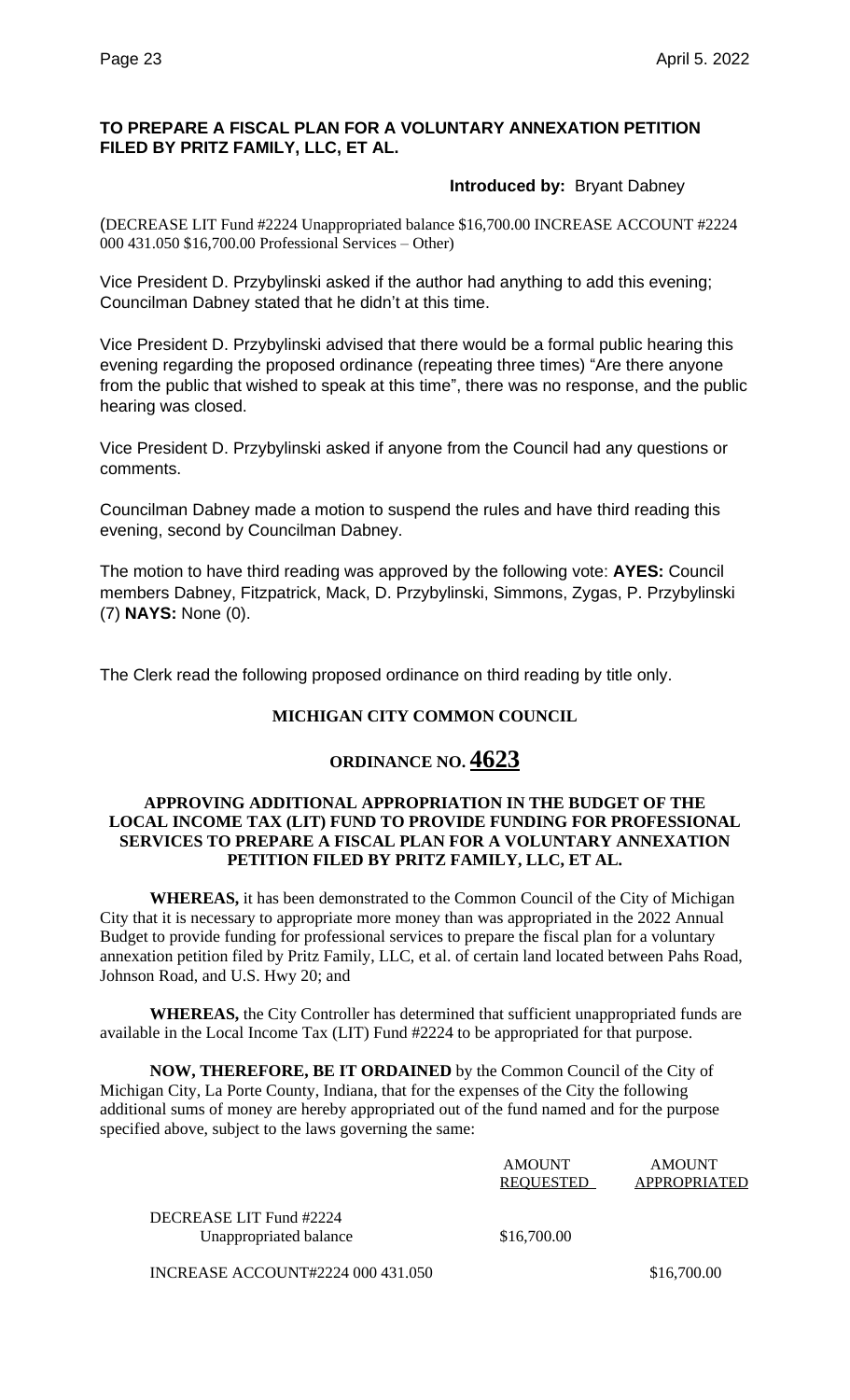Professional Services – Other

#### **TOTAL FOR FUND \$16,700.00**

 This Ordinance to be effective upon passage by the Council, approval by the Mayor, any necessary publication, and any necessary approval by the Indiana Department of Local Government Finance.

> **INTRODUCED BY: /s/** Bryant Dabney, Member Michigan City Common Council

Vice President D. Przybylinski stated that there will be a formal public hearing this evening (repeating three times) "Is there anyone from the public that wished to speak on the proposed ordinance"

Mrs. Woodard, U.S. Hwy. 20 commented on the annexation that is being proposed on Hwy 20 by the airport advising that she received a letter and attended one "Zoom" meeting but haven't heard anything more about what the status was.

Vice President D. Przybylinski advised Mrs. Woodard that the Council is addressing the property on U.S. Hwy 20, Johnson Road and Pahs Road and not the property by the airport at this time.

Vice President D. Przybylinski (repeating three times) "are there anyone from the public that wished to speak on the proposed ordinance at this time, there was no response, and the hearing was closed.

Councilman Dabney made a motion to adopt the proposed ordinance, second by Councilman Simmons.

Councilman P. Przybylinski asked why the City was paying the fiscal plan that is being proposed as a friendly annexation; with Councilman Dabney advising at the beginning of the proposed annexation it was an agreement that the fiscal plan would paid by the City.

Attorney Harris stated this is typically it works and he believes the logic behind it is, the city stands to gain the process through increased tax revenue.

The proposed additional appropriation was adopted by the following. **AYES:** Council members Fitzpatrick, Mack, D. Przybylinski, Simmons, Zygas, and Dabney(6) **NAYS:**  Council member P. Przybylinski (1).

## **NEW BUSINESS**

**FYI:** Vice President D. Przybylinski advised that the mayor is requesting the advice and consent of the members of the Michigan City Common Council regarding his appointment of Ms. Belinda Lee as a member of the Michigan City Social Status of African American Males and will replacing the late Lester Norvell and finishing his term; with the term beginning immediately and will expire on 03-01-23.

Belinda Lee, 606 Gladys, addressed the Council stating several reasons why she wants to be appointed to this board and would like to get more involved in our community and is looking forward to serving on other boards/commissions as well since she born and raised her and moved back recently.

Vice President D. Przybylinski advised that the vote for Ms. Belinda Lee will take place at the April 19, 2022 Council meeting.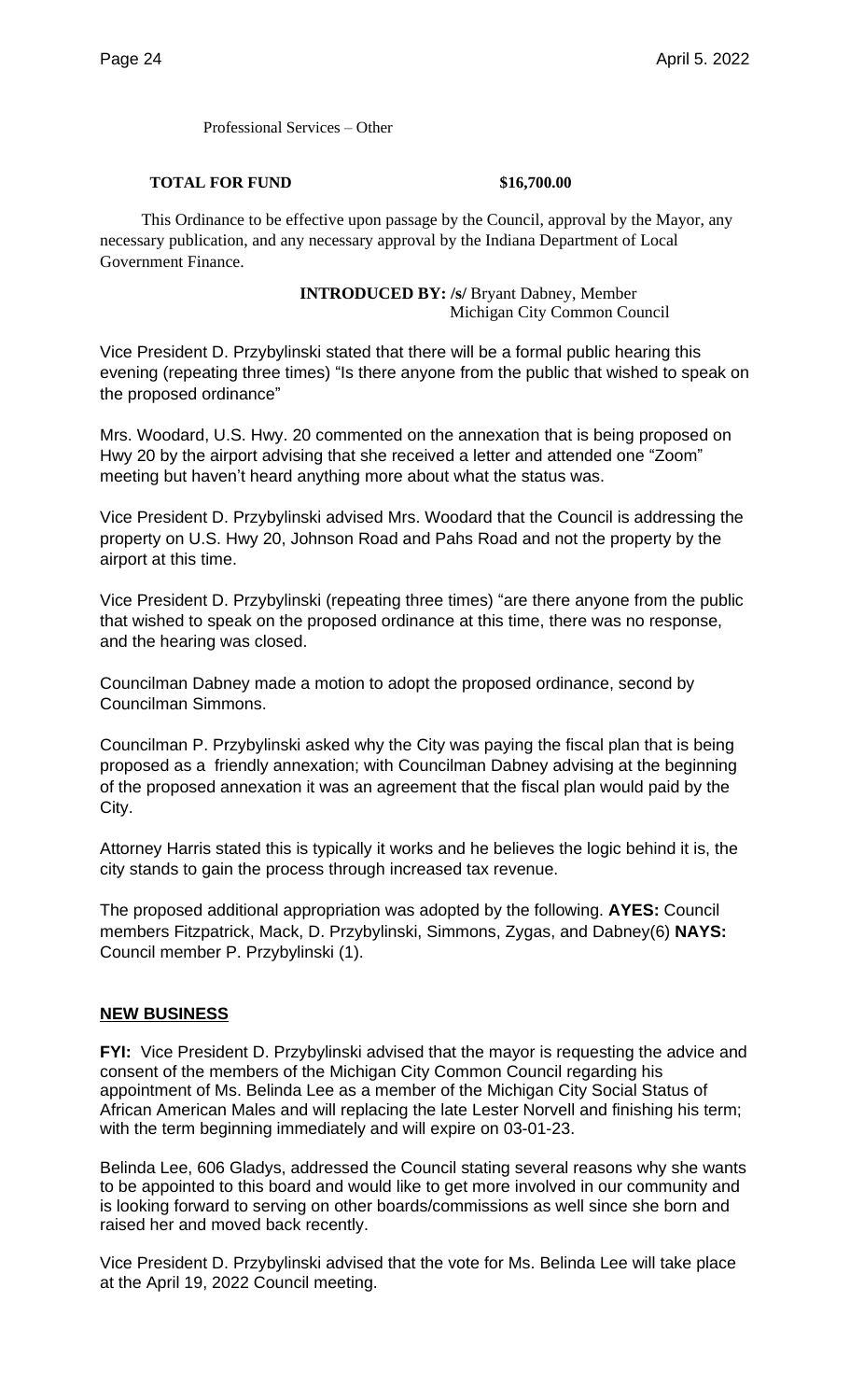**FYI:** Vice President D. Przybylinski advised that the mayor is requesting the advice and consent of the members of the Michigan City Common Council regarding his reappointment of Mr. John Haynes as a member of the Michigan City Port Authority with his appointment continuing and will expire 04-12 2026

Vice President D. Przybylinski advised that the vote will also take place for Mr. Haynes at the April 19, 2022 Council meeting.

## **UNFINISHED BUSINESS**

**NOMINATIONS:** Vice President D. Przybylinski advised the Council has one (1) appointment to the Michigan City Sustainability Commission expiring May 1, 2022. Incumbent: Nancy Moldenhauer

Vice President D. Przybylinski opened nominations to the Sustainability Commission (repeating three times) "Is there any nomination to the Sustainability Commission this evening", Councilman Fitzpatrick nominated Kim Williams, second by Councilman P. Przybylinski; Councilwoman Zygas questioned if Ms. Moldenauer turned in her application to be re-appointed; with Clerk Neulieb advising that she received her application this evening 4/5/2022; with Nancy Moldenauer asking to speak.

Nancy Moldenauer advised that she missed the deadline to get her application into the Clerk's Office on this past Wednesday due to not being able to open/print the application on the City's website successfully and that it is her intention to continue serving the Sustainability Commission as chair.

Councilman P. Przybylinski stated that due to nominee Nancy Moldenauer and her exceptional service on the Sustainability Commission and the council can make an exception since she did try to download the form with no success he feels; if there is no objection we can suspend the rules.

Councilman Fitzpatrick asked Councilman Fitzpatrick if he was making a motion to suspend the rules to allow Ms. Moldenauer application to be accepted.

Councilman P. Przybylinski made a motion to suspend the rules to accept Nancy Moldenauer application to serve on the Sustainability Commission, second by Councilman Fitzpatrick.

The motion to accept Ms. Moldenauer's application was approved by the following vote: **AYES:** Council members Dabney, Fitzpatrick, Mack, D. Przybylinski, Simmons, Zygas, and P. Przybylinski (7) **NAYS:** Council member none (0).

Vice President D. Przybylinski opened nomination back up (repeating three times) "Is there any other nominations at this time", Councilwoman Zygas nominated Nancy Moldenauer, second by Councilman Simmons.

Vice President D. Przybylinski asked (repeating three times) "if there were any other nominations at this time", there was no response and nominations were closed.

**NOMINATIONS:** Vice President D. Przybylinski advised the Council has the following appointments to the Commission of the Social Status of African American Males (term expired 2/15/22)

## **Incumbents:**

Ms. Albertine Allen – Minority Health Partners of LaPorte County (resigned) Dr. Wendall McCollum- MCAS (no letters were received at this time)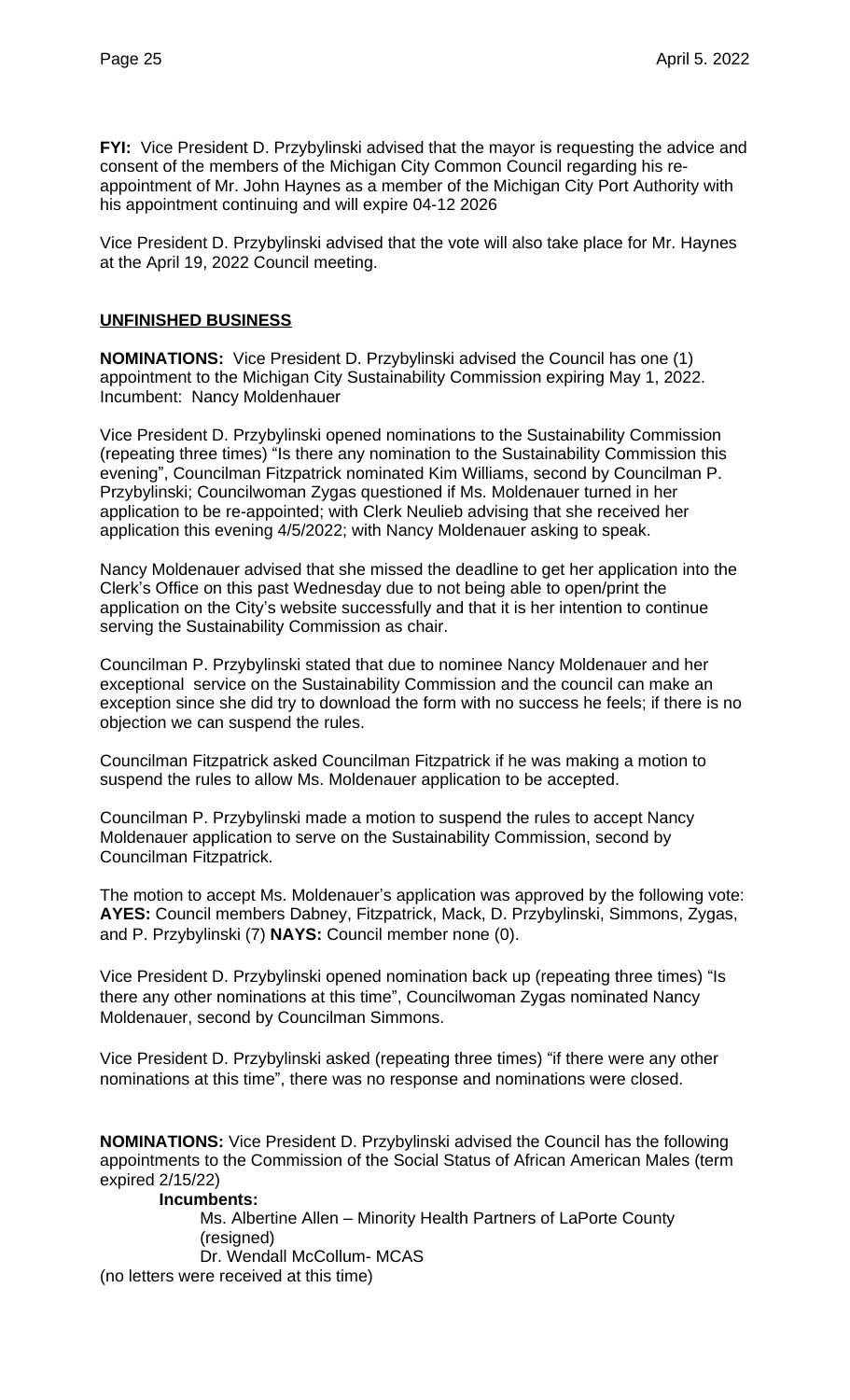## **COMMENTS FROM THE PUBLIC**

Vice President D. Przybylinski asked if there were any comments from the public.

Tommy Kulivak, 1316 Ohio Street, announced that Councilwoman Deuitch received the Paul Jalinski Excellence Award from the Michigan City Rotary Club; congratulating her.

Brenda Stellema, representing LaPorte County Family Advocates advised this is an agency that works with at-risk youth and abused and neglected children, presenting A blue bow representing child abuse and awareness month in April; and that anyone can purchase a bow for a \$20.00 donation thanking the Michigan City Street Department for hanging them on poles on Franklin Square and are hoping that the citizens and businesses throughout Michigan City and paint our City blue during the month of April for the awareness of child abuse in our community.

Nancy Moldenauer, 107 Key Lane, stated she forgot to thank a key player in the Sustainability Commission receiving the So Smart Silver Designation and that was Sue Downs from the Inspection Department; that she went out of her way to help our commission.

Asst. Chief Jillian Ashley MCPD thanked the Council for doing first and second reading on the MCPD Salary Ordinance and the FOP Contract that we they have for a two-year period; commenting on why none of chief's were present at this meeting to address the appropriation that was being brought to the Council for police vehicles advising that if anyone on the Council have any questions regarding the police department please feel free to contact any of the chief's that we need to keep open communication between us.

Attorney Harris advised the annexation ordinance that approved this evening; that their state requirements under the annexation code that you have wait fourteen (14) days following when the public hearing is for the ordinance to take effect; so we will bring this ordinance back at the April 19, 2022 Council meeting for the FINAL approval.

Vice President D. Przybylinski asked if there were any other comments from the public, there was no response.

## **COMMENTS FROM THE COUNCIL**

President Deuitch asked if there were any further comments from the council.

Councilwoman Zygas announced that Lake Michigan and Trail Creek Conversation is having an event scheduled by the Just Transition Northwest Indiana and will be held on Saturday, April 16, 2022 at 1:00 p.m. at the Michigan City Library; that they will be talking about how to protect our water with the coal ash and what we can do.

Councilman P. Przybylinski reiterated the fact we have a lot of money in the budget and will be trying to get more information about what we receive annually; stating that maybe this council should contact our state legislatures about the Riverboat funds that they took away from us in 90's and that maybe we could get back a million dollars to use for surplus items.

Councilman P. Przybylinski stated that he has never taken a vote in this Council Chamber on concerns/matters of which neighborhood in our city ward we are addressing; that the entire City is important to him.